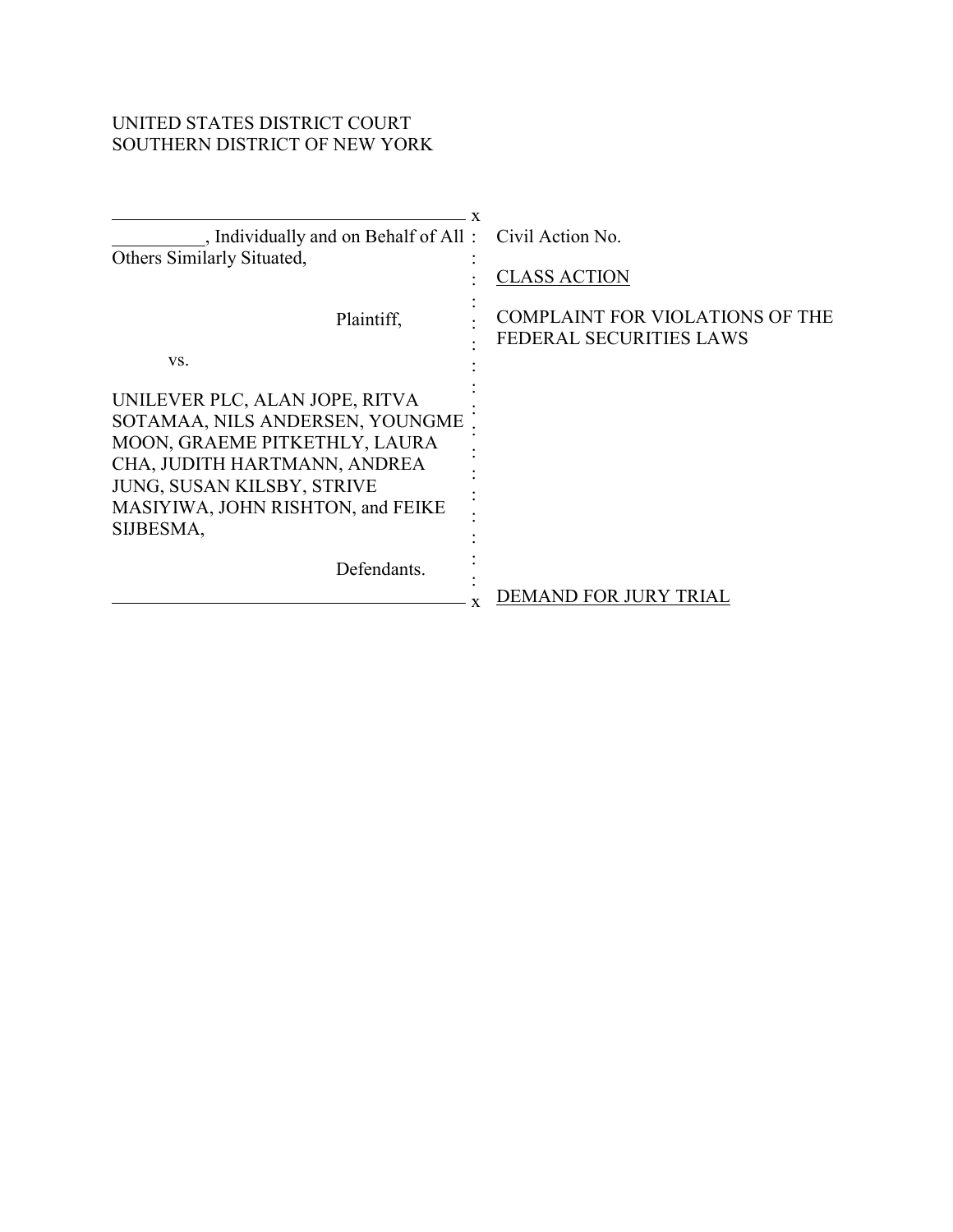Plaintiff **The Contract ("plaintiff")**, individually and on behalf of all others similarly situated, alleges the following based upon personal knowledge as to itself and its own acts and upon information and belief as to all other matters based on the investigation undertaken by counsel, which included, among other things, a review of U.S. Securities and Exchange Commission ("SEC") filings by Unilever PLC ("Unilever" or the "Company"), Company press releases, conference call transcripts, and media reports about the Company. Plaintiff believes substantial additional evidentiary support will exist for the allegations set forth herein after a reasonable opportunity for discovery.[1](#page-1-0)

### **NATURE OF THE ACTION**

1. This is a federal securities class action on behalf of all persons who purchased or otherwise acquired Unilever American Depositary Receipts ("ADRs") between September 2, 2020 and July 21, 2021, inclusive (the "Class Period"), against Unilever and certain of its officers and directors for violations of the Securities Exchange Act of 1934 (the "Exchange Act").

### **JURISDICTION AND VENUE**

2. Jurisdiction is conferred by §27 of the Exchange Act, 15 U.S.C. §78aa. The claims asserted herein arise under §§10(b) and 20(a) of the Exchange Act, 15 U.S.C. §§78j(b) and 78t(a), and SEC Rule 10b-5 promulgated thereunder, 17 C.F.R. §240.10b-5.

3. Venue is proper here pursuant to §27 of the Exchange Act and 28 U.S.C. §1391(b) because the Company conducts business in this District, and the events and omissions giving rise to the claims asserted herein occurred in substantial part in this District, including the dissemination of false and misleading statements in this District. The Company's ADRs, each representative of one share of Unilever common stock, are listed and trade under the ticker symbol "UL" on the New York

<span id="page-1-0"></span>

<sup>&</sup>lt;sup>1</sup> Emphasis has been added unless stated otherwise.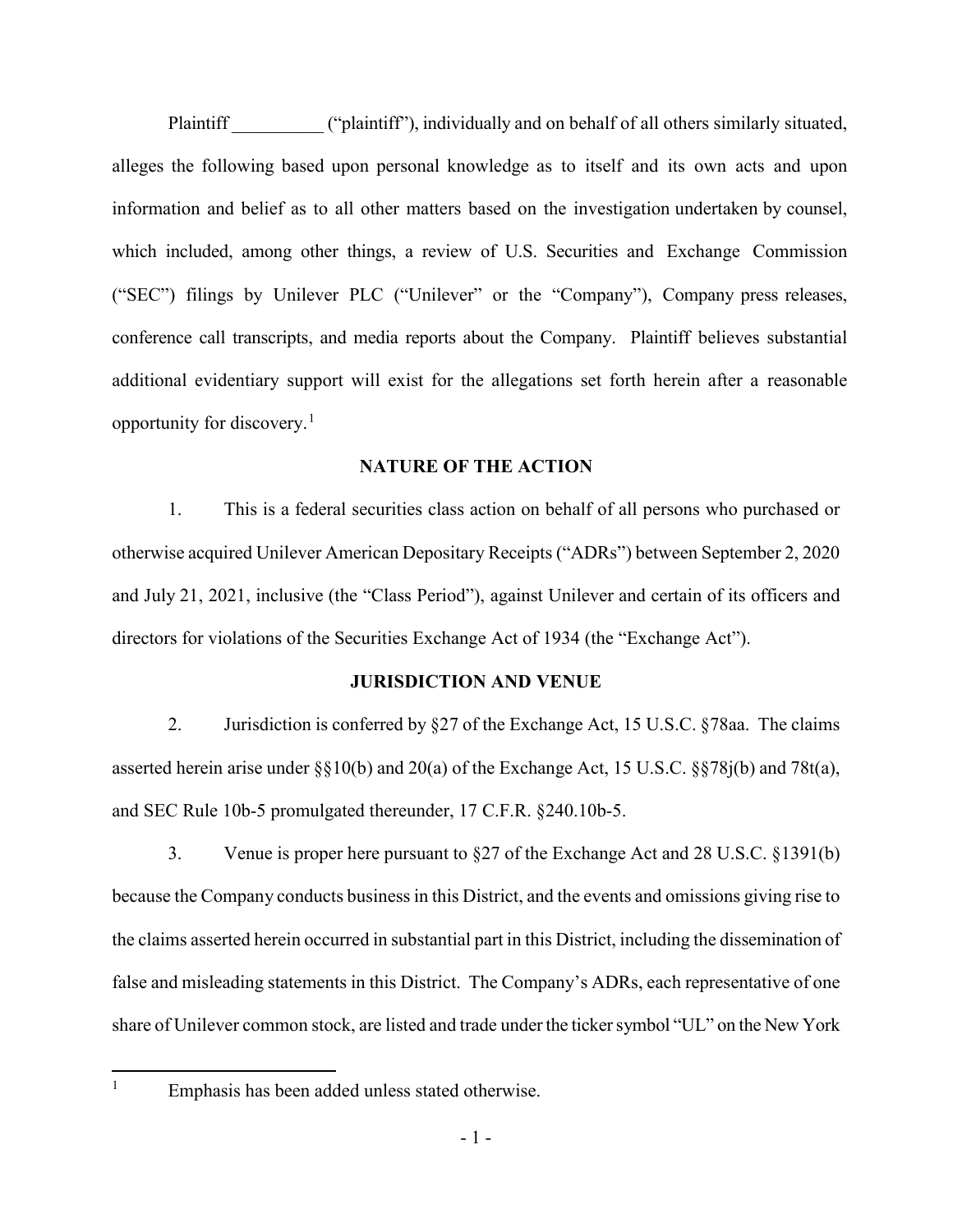Stock Exchange ("NYSE"), a national stock market based in this District. The depositary bank for Unilever's sponsored ADRs is Deutsche Bank Trust Company Americas ("Deutsche Bank"). Deutsche Bank is incorporated as a bank with limited liability in the State of New York and has its principal office, where it administers its depositary receipts business, in New York City. The ADRs and the deposit agreement, which governs the relationship among Unilever, Deutsche Bank, and the holders and beneficial owners of the ADRs, are governed by New York law.

4. In connection with the acts alleged herein, defendants, directly or indirectly, used the means and instrumentalities of interstate commerce, including, but not limited to, the mails, interstate telephone communications, and the facilities of the national securities markets.

#### **PARTIES**

5. Plaintiff and particular particular set forth in the accompanying certification, which is incorporated by reference herein, purchased and acquired Unilever ADRs during the Class Period and was damaged thereby.

6. Defendant Unilever is one of the world's largest consumer goods companies. Unilever is incorporated in England and has its principal executive offices in London.

7. Defendant Alan Jope ("Jope") served as Chief Executive Officer ("CEO") and a Director of Unilever throughout the Class Period.

8. Defendant Ritva Sotamaa ("Sotamaa") served as Chief Legal Officer and Group Secretary throughout the Class Period.

9. Defendant Nils Andersen ("Andersen") served as Chairman and a Director of Unilever throughout the Class Period.

10. Defendant Youngme Moon ("Moon") served as a Director of Unilever throughout the Class Period.

- 2 -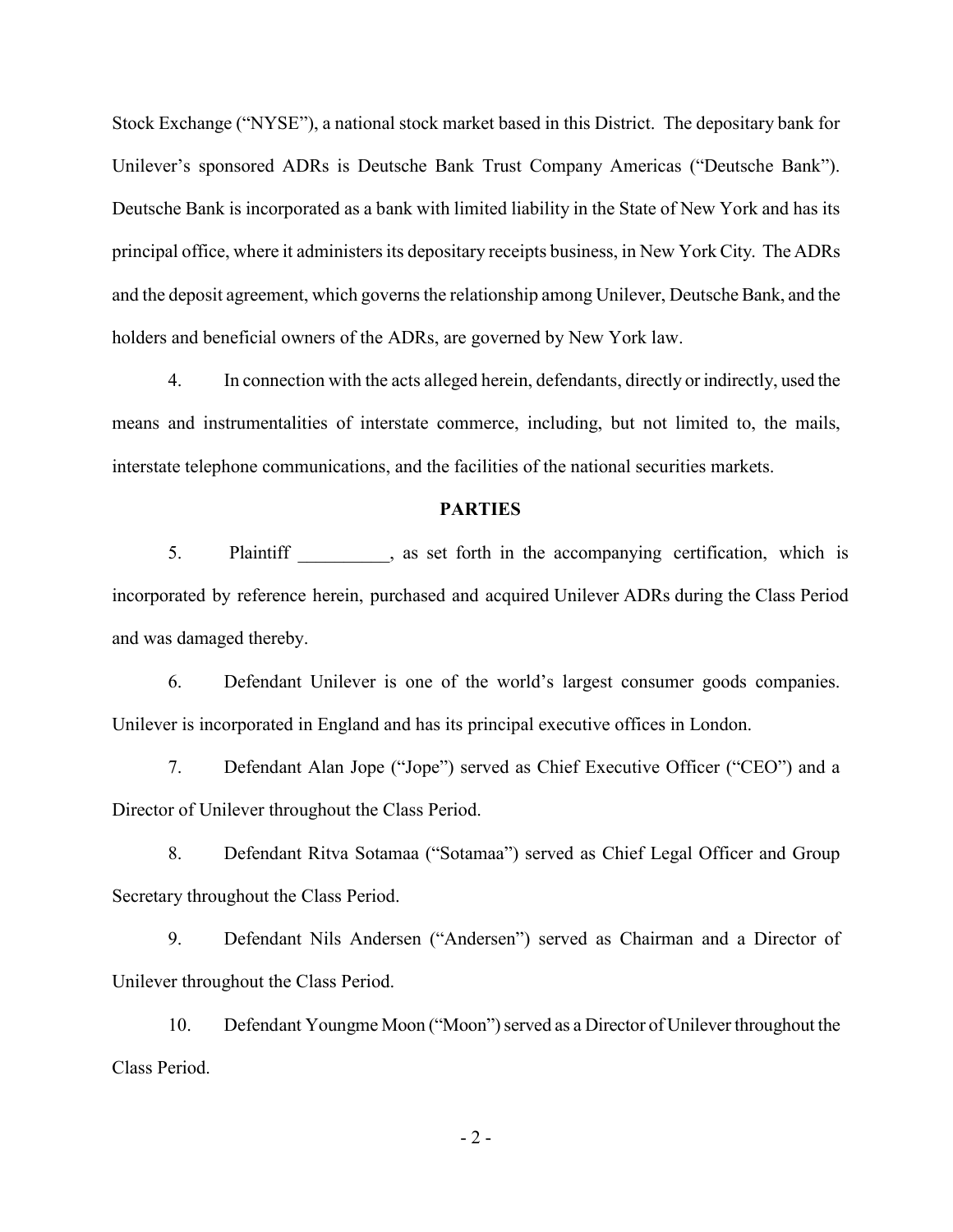11. Defendant Graeme Pitkethly ("Pitkethly") served as Chief Financial Officer ("CFO") and a Director of Unilever throughout the Class Period.

12. Defendant Laura Cha ("Cha") served as a Director of Unilever throughout the Class Period.

13. Defendant Judith Hartmann ("Hartmann") served as a Director of Unilever throughout the Class Period.

14. Defendant Andrea Jung ("Jung") served as a Director of Unilever throughout the Class Period.

15. Defendant Susan Kilsby ("Kilsby") served as a Director of Unilever throughout the Class Period.

16. Defendant Strive Masiyiwa ("Masiyiwa") served as a Director of Unilever throughout the Class Period.

17. Defendant John Rishton ("Rishton") served as a Director of Unilever throughout the Class Period.

18. Defendant Feike Sijbesma ("Sijbesma") served as a Director of Unilever throughout the Class Period.

19. Defendants Jope, Anderson, Moon, Pitkethly, Cha, Hartmann, Jung, Kilsby, Masiyiwa, Rishton, and Sijbesma are collectively referred to herein as the "Director Defendants." The Director Defendants and defendant Sotamaa are collectively referred to herein as the "Individual Defendants." Unilever and the Individual Defendants are collectively referred to herein as "defendants."

20. Each of the Individual Defendants was directly involved in the management and dayto-day operations of the Company at the highest levels and was privy to confidential proprietary

- 3 -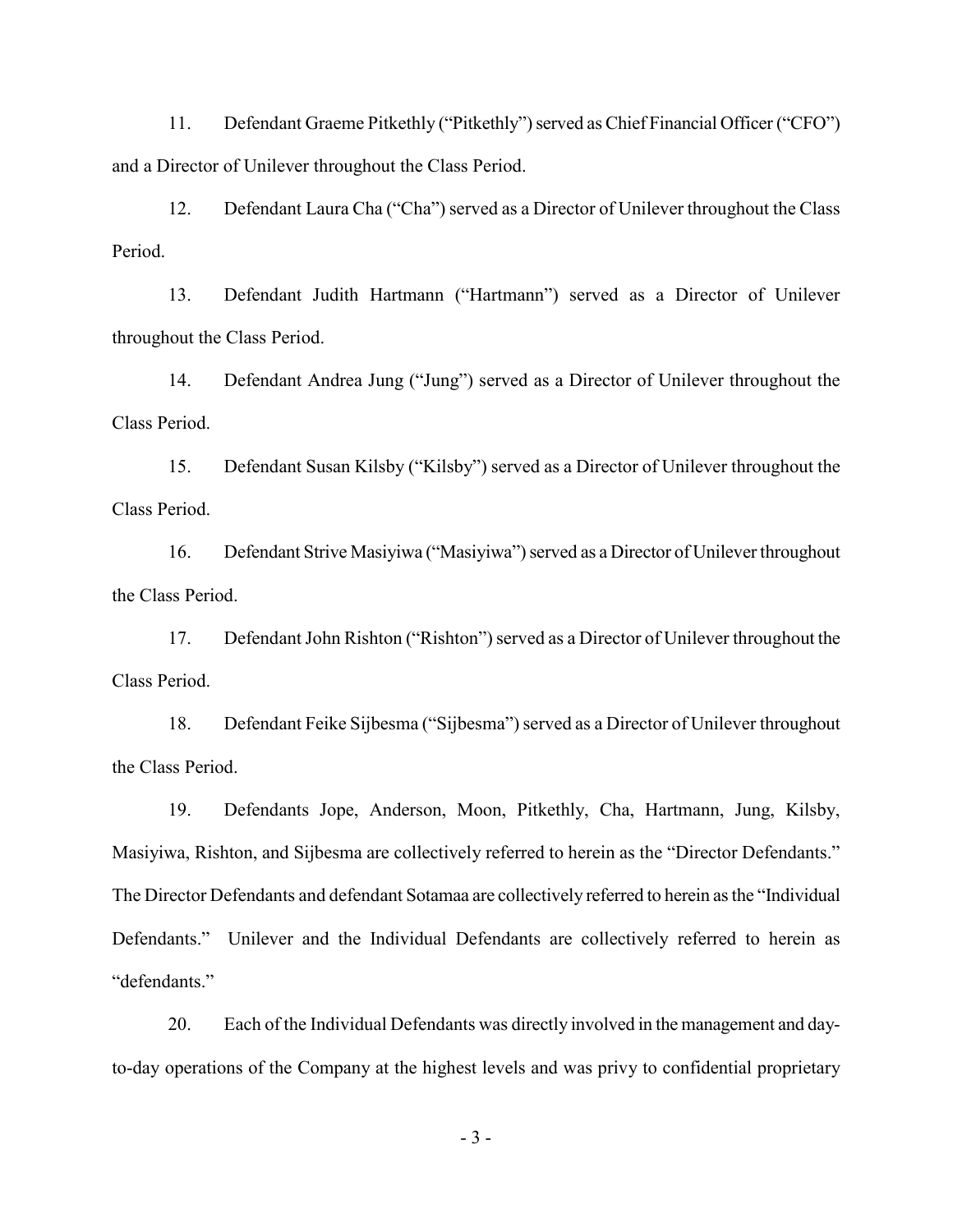information concerning the Company and its business, operations, services, competition, sales, and present and future business prospects. In addition, the Individual Defendants were involved in drafting, producing, reviewing, and disseminating the false and misleading statements and information alleged herein, were aware of, or recklessly disregarded, the false and misleading statements being issued regarding the Company, and approved or ratified these statements, in violation of the federal securities laws.

21. As officers and controlling persons of a publicly held company whose securities are registered with the SEC pursuant to the Exchange Act and traded on the NYSE, which is governed by the provisions of the federal securities laws, the Individual Defendants each had a duty to promptly disseminate accurate, truthful, and complete information with respect to the Company's operations, business, services, markets, competition, and present and future business prospects. In addition, the Individual Defendants each had a duty to correct any previously issued statements that were materially misleading or untrue, so that the market price of the Company's publicly traded shares would be based upon truthful, accurate, and complete information. Defendants' false and misleading misrepresentations and omissions during the Class Period violated these specific requirements and obligations.

22. The Individual Defendants, because of their positions of control and authority as officers and directors of the Company, were able to, and did, control the contents of various SEC filings, press releases, and other public statements pertaining to the Company during the Class Period. Each Individual Defendant was provided with copies of the documents alleged herein to be false and misleading before or shortly after their issuance, and had the ability and opportunity to prevent their issuance or cause them to be corrected. Accordingly, each Individual Defendant is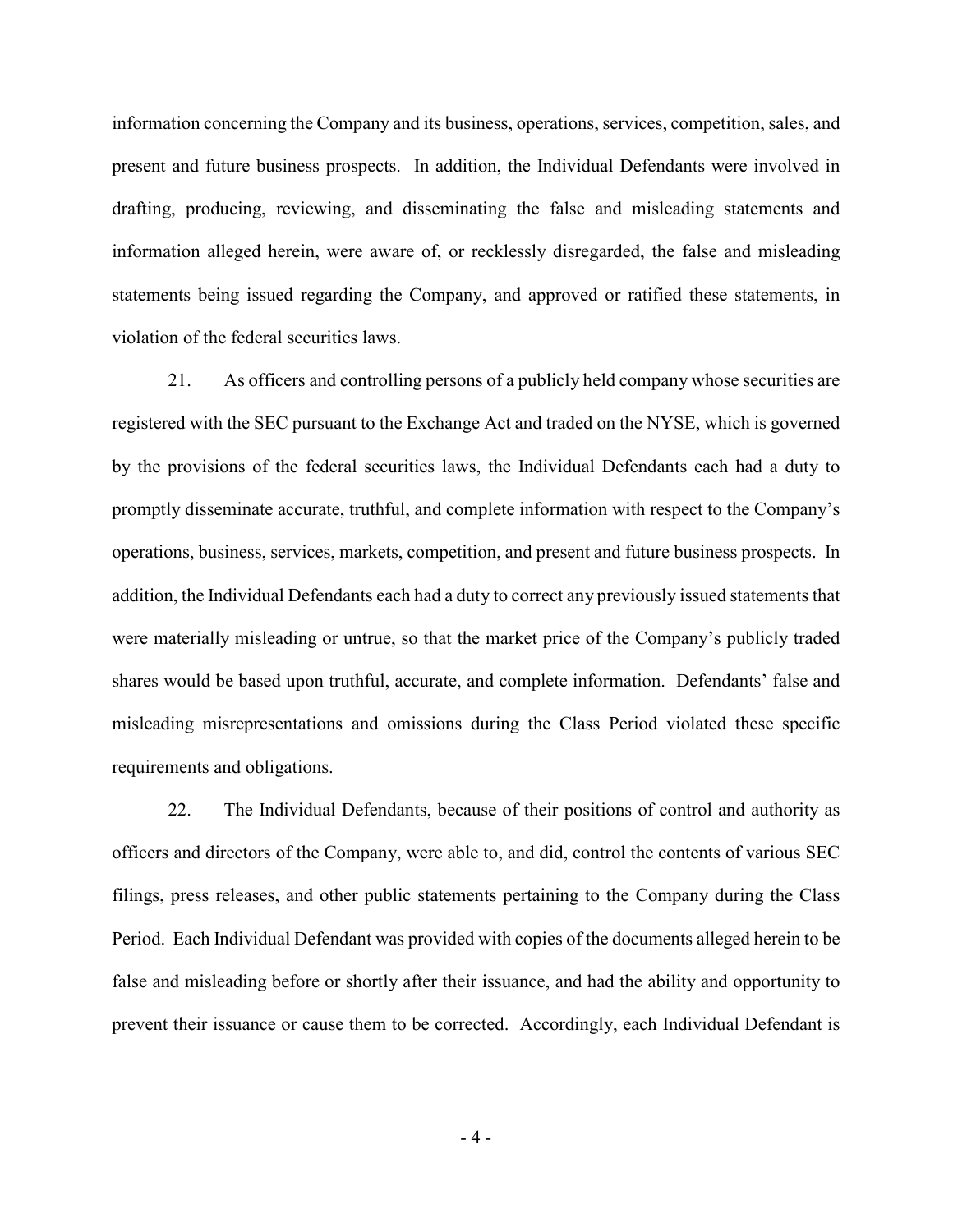responsible for the accuracy of the public statements detailed herein and is, therefore, primarily liable for the representations contained therein.

#### **BACKGROUND**

#### **The Company**

23. Unilever was founded in 1929 when a Dutch margarine company, Margarine Unie, merged with a British soap company, Lever Brothers. Today, Unilever is a British multinational consumer goods company with product divisions for foods and refreshments, home care, and beauty and personal care. The Company sells more than 400 products in over 190 countries, including wellknown brands such as Hellmann's mayonnaise, Vaseline, Dove soap, Lipton's teas, and Ben & Jerry's ice cream.

#### **Unilever's Acquisition of Ben & Jerry's**

24. Ben & Jerry's ice cream, known for whimsical flavors such as Cherry Garcia and Chunky Monkey, is one of Unilever's marquee brands. Ben & Jerry's was founded in 1978 by Ben Cohen and Jerry Greenfield with a \$5 correspondence course in ice cream making and a \$12,000 investment they used to open their first ice cream scoop shop in a dilapidated former gas station in Burlington, Vermont.

25. Ben & Jerry's was founded on and dedicated to a three-part mission: (1) "Product Mission" – to make fantastic ice cream; (2) "Economic Mission" – to manage the company for sustainable financial growth; and (3) "Social Mission" – to use the company in innovative ways to make the world a better place.

26. From its humble beginnings, Ben & Jerry's experienced tremendous growth; and in 2000 Ben & Jerry's namesakes sold their company to Unilever for \$326 million. In an attempt to preserve the company's "Social Mission," Unilever's acquisition had some unusual features. Ben & Jerry's was allowed to operate separately from Unilever's existing U.S. ice cream business. Ben &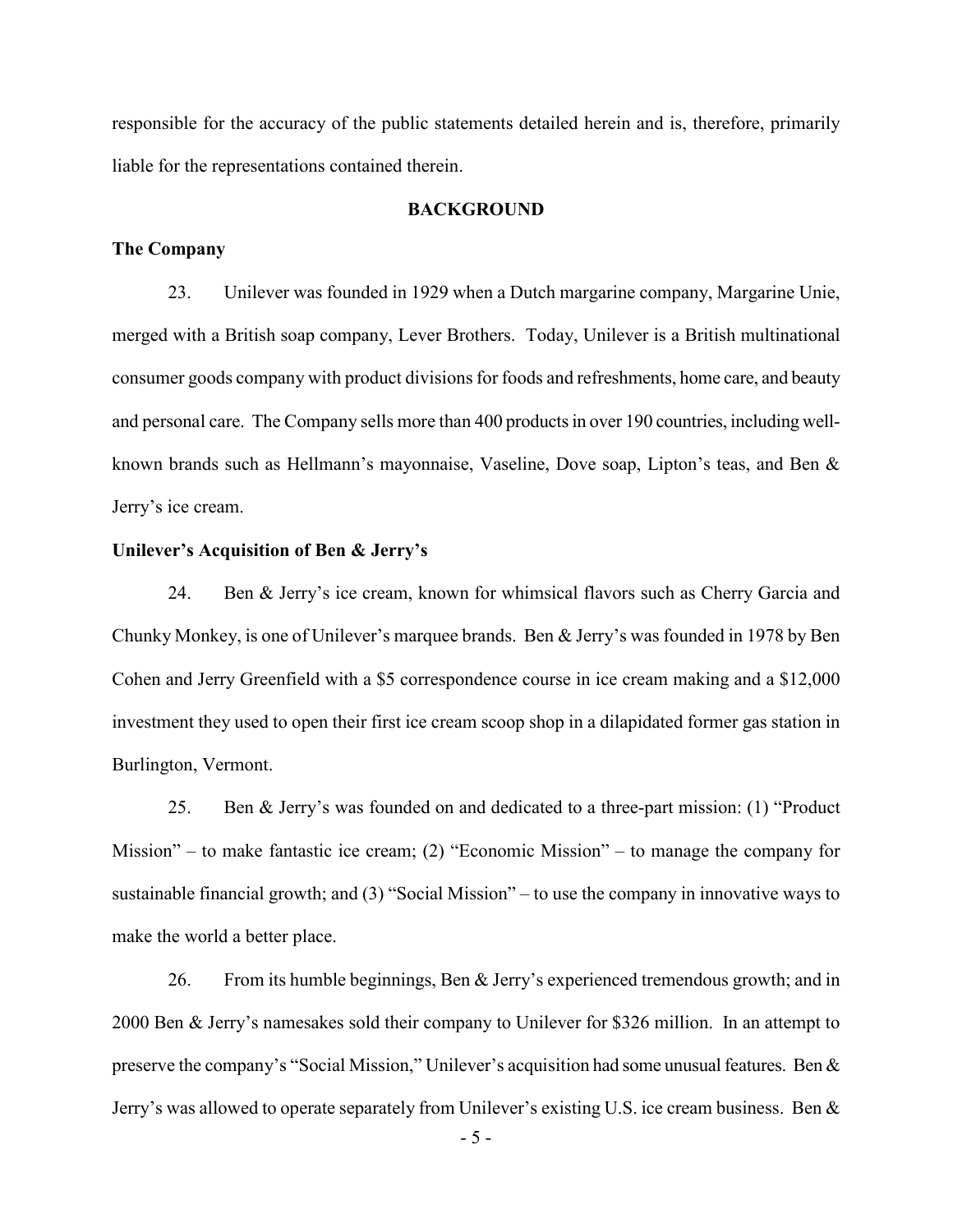Jerry's was even granted an independent board of directors which was given primary responsibility for preserving and enhancing the objectives of the company's Social Mission (the "B&J Board"). Additionally, Unilever committed \$1.1 million a year to charitable causes, made a \$5 million onetime grant to the Ben & Jerry's Foundation, and promised to continue Ben & Jerry's practice of devoting 7.5% of Ben & Jerry's pretax profits to a charitable foundation.

## **In July 2020, Ben & Jerry's Independent Board Passes a Resolution to Boycott Israel**

27. More than 20 years after the acquisition, Ben & Jerry's remains a wholly owned subsidiary of Unilever with an independent board addressing the company's Social Mission. Since the acquisition, the B&J Board continued its Social Mission by engaging in promotions and advocacy across a host of issues concerning the environment, voter turnout, fair trade, and genetically modified organisms. Today, the B&J Board consists primarily of social activists who joined long after Unilever's acquisition. Its chair is Anuradha Mittal ("Mittal"), the founder and executive director of the Oakland Institute, a self-described "independent policy think tank."

28. Most recently, and as relevant to this action, the B&J Board passed a resolution in July 2020 to end sales of Ben & Jerry's products in areas that the B&J Board considers to be Palestinian territories illegally occupied by Israel.

29. According to Mittal, Ben & Jerry's CEO Matthew McCarthy ("McCarthy") chose not to "operationalize" the resolution immediately, thus temporarily thwarting the B&J Board's decision. Notably, in 2018 Unilever appointed McCarthy as Ben & Jerry's CEO and as Unilever's representative on the B&J Board.

30. Approximately a year later, on July 19, 2021, Ben & Jerry's finally announced on its website and through its Twitter account that, upon the expiration of the current licensing agreement

- 6 -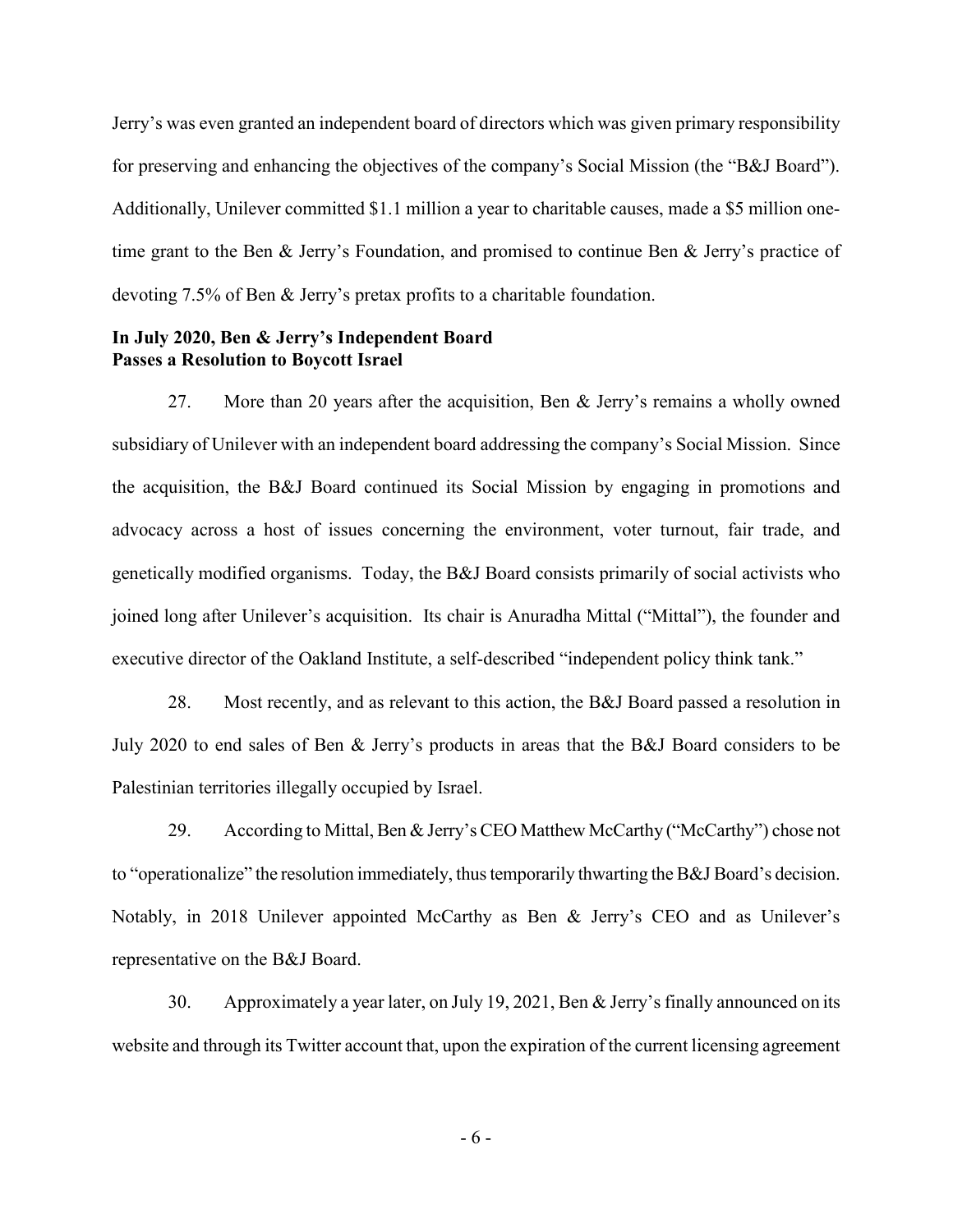by which Ben & Jerry's products have been distributed in Israel for decades, Ben & Jerry's would

end sales of its ice cream in "Occupied Palestinian Territory" but would continue to sell in Israel:

*We believe it is inconsistent with our values for Ben & Jerry's ice cream to be sold in the Occupied Palestinian Territory (OPT)*. We also hear and recognize the concerns shared with us by our fans and trusted partners.

We have a longstanding partnership with our licensee, who manufactures Ben & Jerry's ice cream in Israel and distributes it in the region. We have been working to change this, and so we have informed our licensee that we will not renew the license agreement when it expires at the end of next year.

Although Ben & Jerry's will no longer be sold in the OPT, *we will stay in Israel through a different arrangement*. We will share an update on this as soon as we're ready.

31. Unilever followed up with its own similar statement, echoing in relevant part that Ben

& Jerry's would continue to sell its products in Israel:

We remain fully committed to our presence in Israel, where we have invested in our people, brands and business for several decades. Ben & Jerry's was acquired by Unilever in 2000. As part of the acquisition agreement, we have always recognized the right of the brand and its independent Board to take decisions about its social mission. *We also welcome the fact that Ben & Jerry's will stay in Israel*.

32. In a separate statement reported by *NBC News*, however, the B&J Board disputed that

Ben & Jerry's would remain in Israel and that Unilever had any authority to make such a promise:

*The statement released by Ben & Jerry's regarding its operation in Israel and the Occupied Palestinian Territory (the OPT) does not reflect the position of the independent board, nor was it approved by the independent board*. By taking a position and publishing a statement without the approval of the independent board on an issue directly related to Ben & Jerry's social mission and brand integrity, Unilever and its CEO at Ben & Jerry's are in violation of the spirit and the letter of the acquisition agreement.

33. According to Mittal, the B&J Board had been pushing to withdraw for years.

Furthermore, the board wanted to release a different statement, reviewed by NBC News, that made

no reference to continued sales in Israel – a decision that Mittal said would require board approval.

Referring to the Unilever announcement, Mittal said, "I am saddened by the *deceit* of it."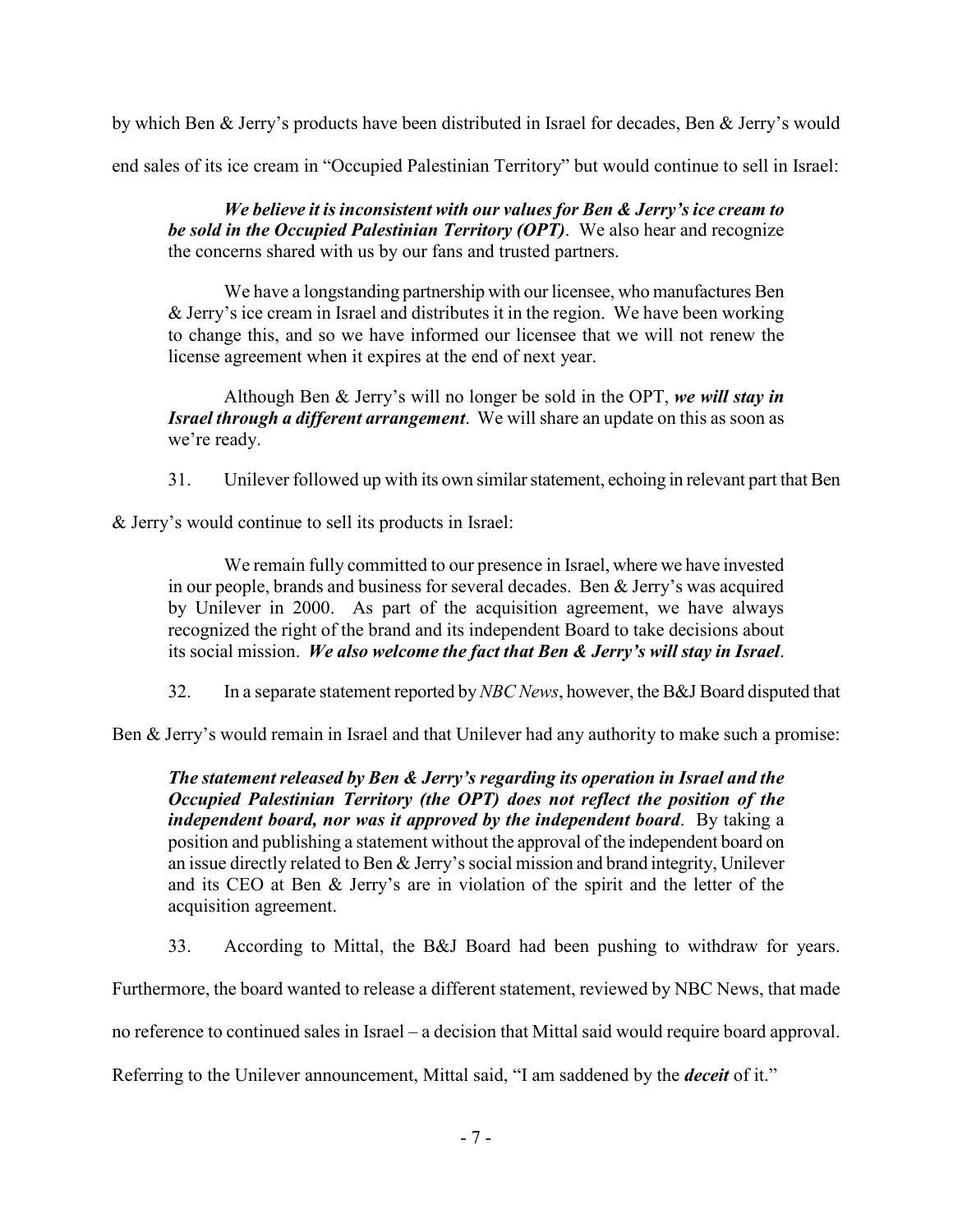### **The Boycott, Divestment, and Sanctions Movement and Anti-BDS Legislation**

34. The decision by the B&J Board appears to arise out of the boycott, divestment, and sanctions ("BDS") movement. The BDS movement is a pro-Palestinian movement promoting boycotts, divestments, and economic sanctions against Israel. The BDS movement's objective is to coerce Israel into making concessions to the Palestinians by using boycotts and the like to exert economic and political pressure. The BDS movement is controversial. For example, the U.S. House of Representatives passed a resolution condemning the BDS movement on July 24, 2019 by a vote of 398-17.

35. Additionally, and of particular significance here, 35 U.S. states have adopted laws, executive orders, or resolutions aimed at discouraging boycotts, divestment, and sanctions of Israel ("Anti-BDS Legislation"). The consequences for a company violating Anti-BDS Legislation range from the company being barred from contracting with the state to having the state divest its investments in the boycotting company, thereby driving down the price of the company's stock and, in the case of the company's bonds, driving up the company's borrowing costs.

36. Unilever thus had ample reason to conceal the B&J Board resolution and thereafter to mischaracterize it once Unilever's hand-selected CEO finally "operationalized" it. Indeed, it is difficult to understand how Ben & Jerry's would remain in Israel "through a different arrangement." First, Israeli law prohibits businesses from discriminating against Israeli citizens based on where they live. Second, Unilever and Ben & Jerry's were required to sell Ben & Jerry's products in Israel and all its areas pursuant to the terms under which the Israeli Competition Authority approved Unilever's merger with Ben & Jerry's.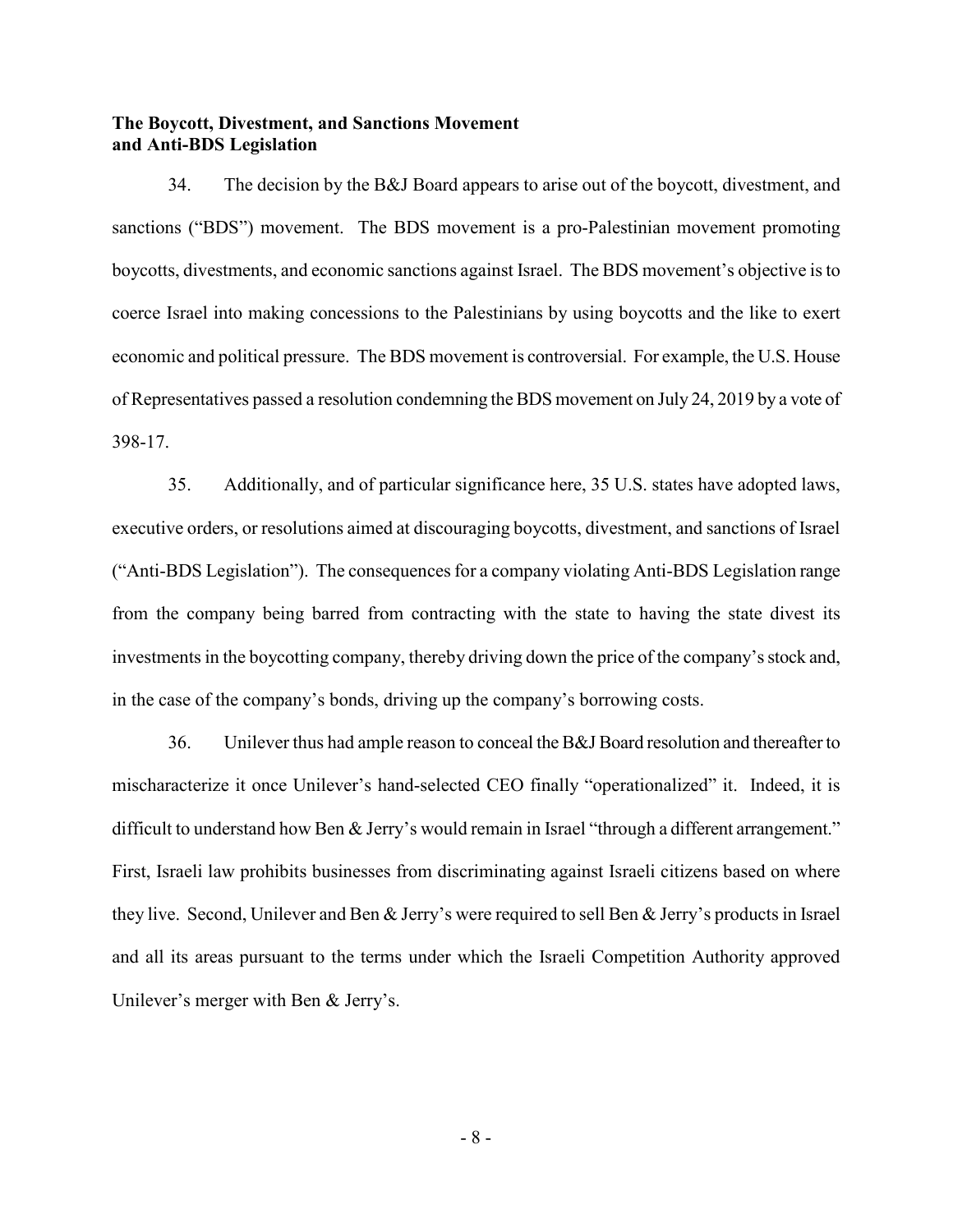### **DEFENDANTS' MATERIALLY FALSE AND MISLEADING STATEMENTS DURING THE CLASS PERIOD**

37. The Class Period begins on September 2, 2020 when Unilever filed with the SEC a Form 6-K (the "September 2, 2020 Form 6-K") signed by defendant Sotamaa. The September 2, 2020 Form 6-K announced the Company's "2020 First Half Year Results." Included within the filing was a brief description of the Company's "Principal Risk Factors." This description in turn cited to the Company's 2019 Annual Report and Accounts on Form 20-F ("2019 Form 20-F") and its more-detailed assessment of the principal risk issues that Unilever faced, as broken down under the following headings: brand preference; portfolio management; climate change; plastic packaging; *customer*; talent; supply chain; safe and high quality products; systems and information; business transformation; economic and political instability; treasury and tax; *ethical; and legal and regulatory*. In the September 2, 2020 Form 6-K, the Company made no changes to the 2019 Form 20-F's risk disclosures other than to discuss how COVID-19 impacted the previously disclosed risk factors.

38. In the 2019 Form 20-F, which was filed with the SEC on March 9, 2020 and signed by defendant Sotamaa, Unilever described its "Customer" risks in relevant part as follows:

## *Successful customer relationships are vital to our business and continued growth*.

*Maintaining strong relationships with our existing customers* and building relationships with new customers who have built new technology-enabled business models to serve changing shopper habits *are necessary to ensure our brands are well presented to our consumers and available for purchase at all times*.

... Failure to maintain strong relationships with customers could negatively impact our terms of business with affected customers and reduce the availability of our products to consumers.

## *Risk change since last year: Increase*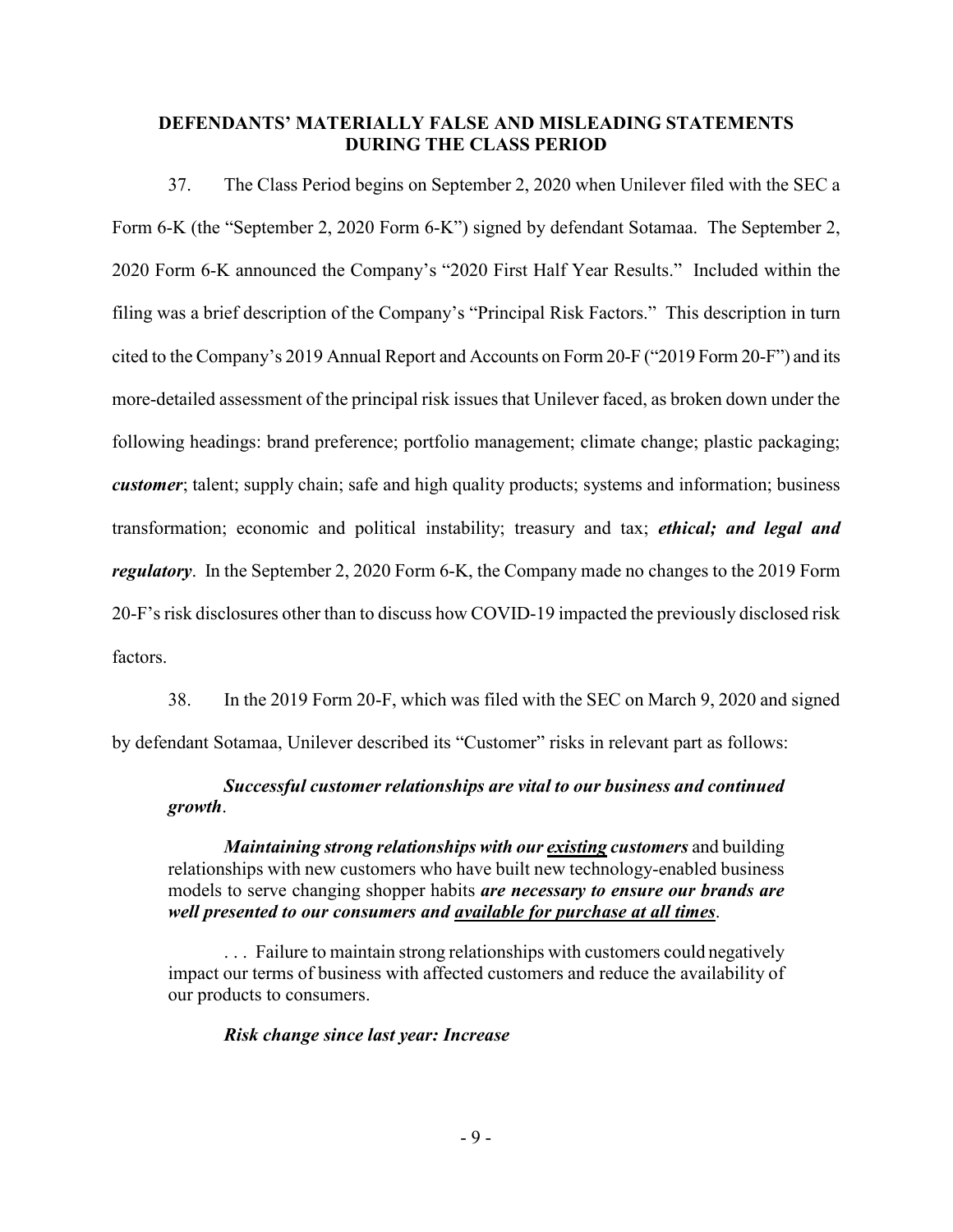39. In the 2019 Form 20-F, Unilever described its "Ethical" risks in relevant part as follows:

*Unilever's brands and reputation are valuable assets and the way in which we operate, contribute to society and engage with the world around us is always under scrutiny both internally and externally*.

*Acting in an ethical manner, consistent with the expectations of customers, consumers and other stakeholders, is essential for the protection of the reputation of Unilever and its brands*.

A key element of our ethical approach to business is to reduce inequality and promote fairness. Our activities touch the lives of millions of people and it is our responsibility to protect their rights and help them live well. The safety of our employees and the people and communities we work with is critical. *Failure to meet these high standards could result in damage to Unilever's corporate reputation and business results*.

## *Risk change since last year: No change*

40. In the 2019 Form 20-F, Unilever described its "Legal" risks in relevant part as

follows:

## *Compliance with laws and regulations is an essential part of Unilever's business operations.*

*Unilever is subject to national and regional laws and regulations* in such diverse areas as product safety, product claims, trademarks, copyright, patents, competition, employee health and safety, data privacy, the environment, corporate governance, listing and disclosure, employment and taxes.

*Failure to comply with laws and regulations could expose Unilever to civil and/or criminal actions leading to damages, fines and criminal sanctions against us and/or our employees with possible consequences for our corporate reputation*. Changes to laws and regulations could have a material impact on the cost of doing business.

## *Risk change since last year: No change*

41. The September 2, 2020 Form 6-K was materially false and misleading when made

because Unilever's discussion of its Principal Risk Factors and its Customer, Ethical, and Legal risks

(via Unilever's citation to its 2019 Form 20-F) omitted discussing: (a) that, in July 2020, the B&J

Board passed a resolution to end sales of its ice cream in "Occupied Palestinian Territory"; and (b)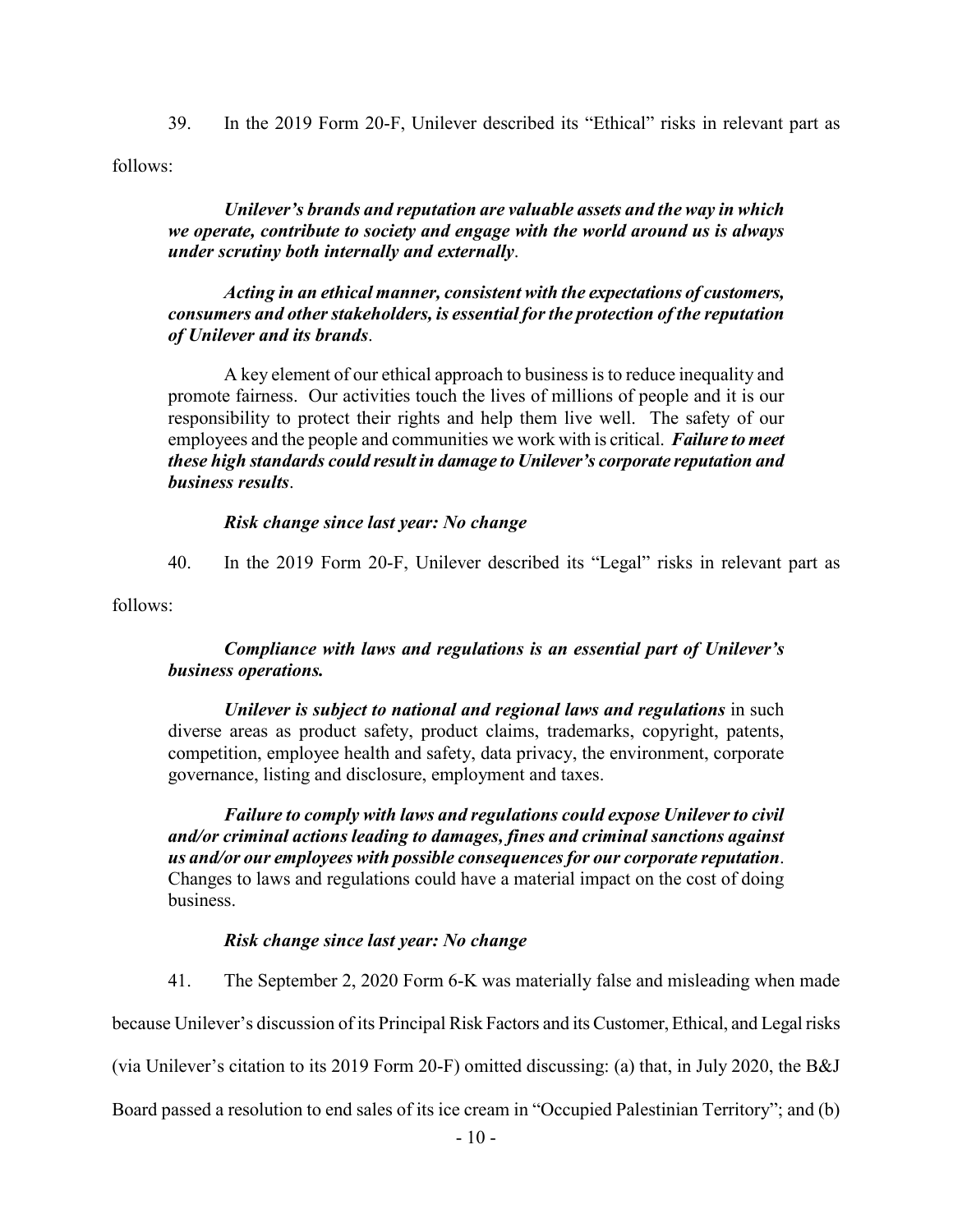the risks attendant to the B&J Board's decision. Specifically, the Company's description of its Customer risks in ¶38 was materially false and misleading because Unilever acknowledged the importance of maintaining successful customer relationships with existing customers but omitted discussing that the B&J Board had already decided to end sales to existing Israeli customers, which risked reduced sales and a customer backlash. Additionally, the Company's description of its Ethical risks in ¶39 was materially false and misleading because Unilever acknowledged that its brands and reputation are valuable assets that could be impacted by unethical conduct but omitted discussing Ben & Jerry's boycott decision, which risked damage to Unilever's brands, reputation, and business results. Lastly, the Company's description of its Legal risks in ¶40 was materially false and misleading because Unilever acknowledged that complying with all applicable laws and regulations was important but omitted discussing Ben & Jerry's boycott decision, which risked adverse governmental actions for violations of Anti-BDS Legislation.

42. On October 22, 2020, Unilever filed a Form 6-K, which included as an exhibit a Notice to London Stock Exchange dated that day titled "Unilever Trading Statement Third Quarter 2020" (the "October 22, 2020 Form 6-K"). The October 22, 2020 Form 6-K was signed by defendant Sotamaa and included quotes from defendant Jope.

43. The "Cautionary Statement" section of the October 22, 2020 Form 6-K stated in relevant part as follows:

*Among other risks and uncertainties, the material or principal factors which could cause actual results to differ materially are: Unilever's global brands not meeting consumer preferences*; Unilever's ability to innovate and remain competitive; Unilever's investment choices in its portfolio management; the effect of climate change on Unilever's business; Unilever's ability to find sustainable solutions to its plastic packaging; significant changes or deterioration in customer relationships; the recruitment and retention of talented employees; disruptions in our supply chain and distribution; increases or volatility in the cost of raw materials and commodities; the production of safe and high quality products; secure and reliable IT infrastructure; execution of acquisitions, divestitures and business transformation projects;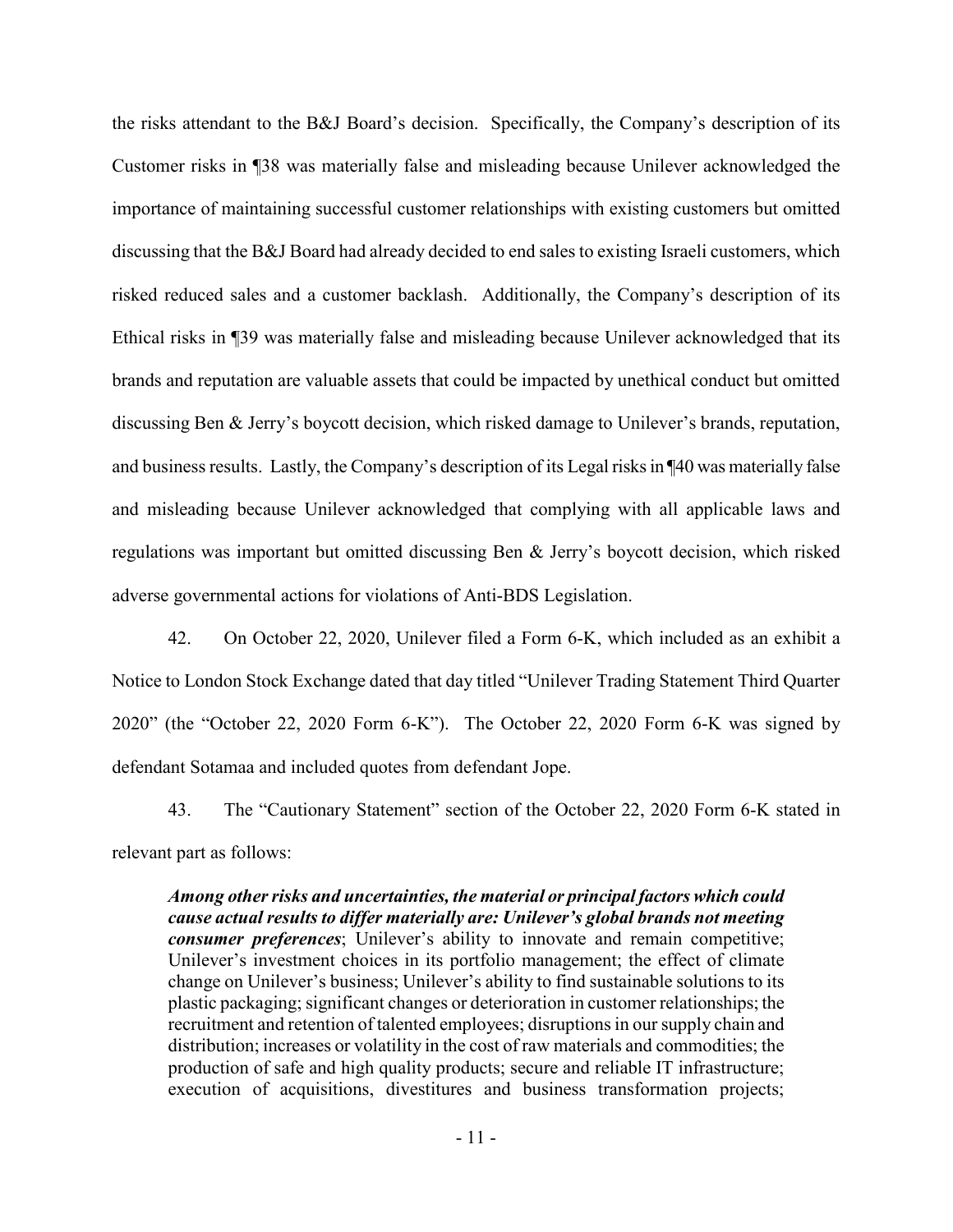economic, social and political risks and natural disasters; financial risks; failure to meet high and ethical standards; and managing regulatory, tax and legal matters. A number of these risks have increased as a result of the current Covid-19 pandemic. . . . . *Further details of potential risks and uncertainties affecting the Group are described in the Group's filings with* the London Stock Exchange, Euronext Amsterdam and *the US Securities and Exchange Commission, including in the Annual Report on Form 20-F 2019* and the Unilever Annual Report and Accounts 2019.

44. Thus, Unilever's October 22, 2020 Form 6-K cited the same risk disclosures contained in Unilever's 2019 Form 20-F as those listed in ¶¶38-40, which were materially false and misleading for the reasons stated in ¶41.

45. On February 4, 2021, Unilever filed a Form 6-K, which included as an exhibit a

Notice to London Stock Exchange dated that day announcing Unilever's "2020 Full Year Results"

(the "February 4, 2021 Form 6-K"). The February 4, 2021 Form 6-K was signed by defendant

Sotamaa and included quotes from defendant Jope.

46. The "Cautionary Statement" section of the February 4, 2021 Form 6-K stated in

relevant part as follows:

*Among other risks and uncertainties, the material or principal factors which could cause actual results to differ materially are: Unilever's global brands not meeting consumer preferences*; Unilever's ability to innovate and remain competitive; Unilever's investment choices in its portfolio management; the effect of climate change on Unilever's business; Unilever's ability to find sustainable solutions to its plastic packaging; significant changes or deterioration in customer relationships; the recruitment and retention of talented employees; disruptions in our supply chain and distribution; increases or volatility in the cost of raw materials and commodities; the production of safe and high quality products; secure and reliable IT infrastructure; execution of acquisitions, divestitures and business transformation projects; economic, social and political risks and natural disasters; financial risks; failure to meet high and ethical standards; and managing regulatory, tax and legal matters. A number of these risks have increased as a result of the current Covid-19 pandemic. . . . *Further details of potential risks and uncertainties affecting the Group are described in the Group's filings* with the London Stock Exchange, Euronext Amsterdam and *the US Securities and Exchange Commission, including in the Annual Report on Form 20-F 2019* and the Unilever Annual Report and Accounts 2019.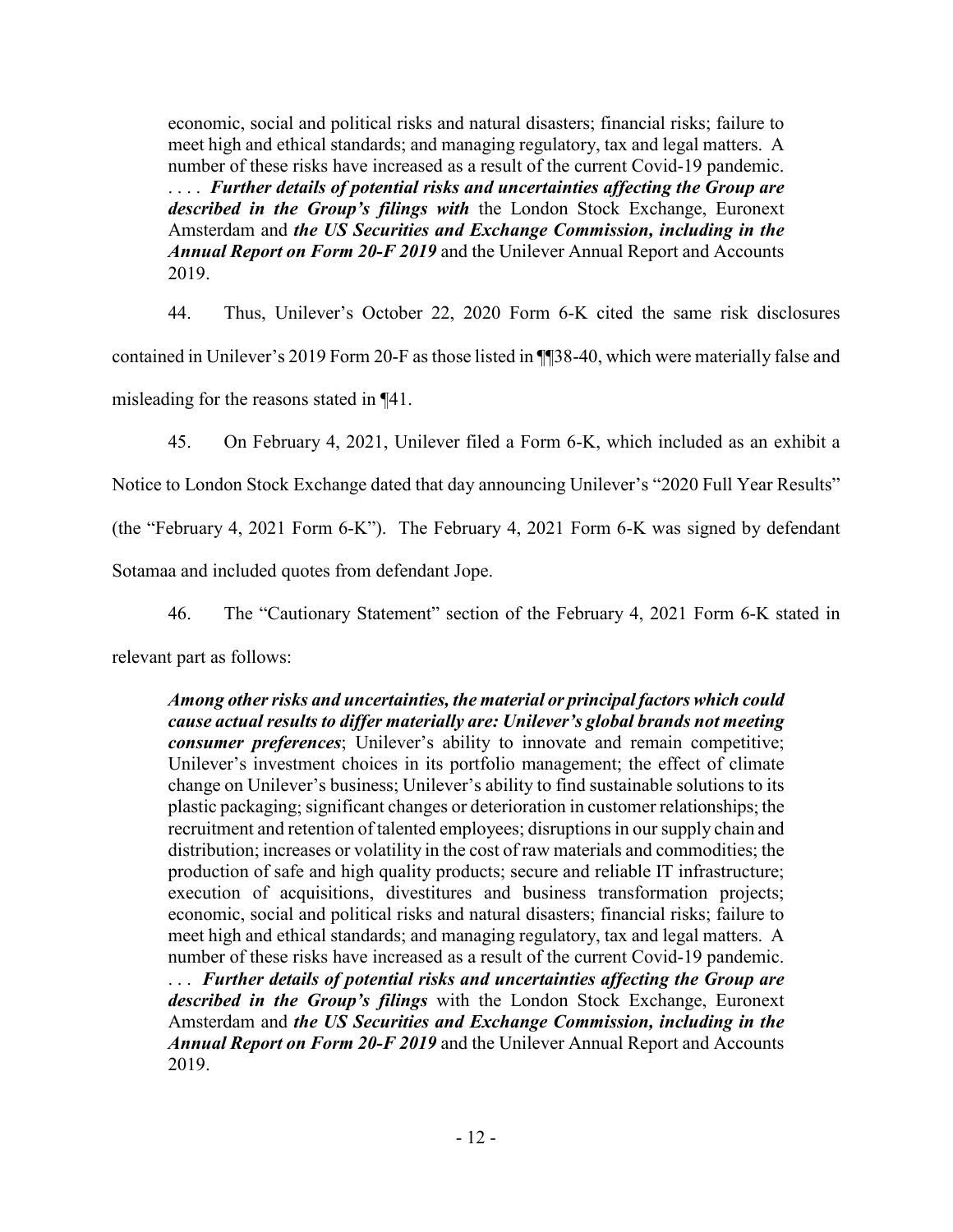47. Thus, Unilever's February 4, 2021 Form 6-K cited the same risk disclosures contained in Unilever's 2019 Form 20-F as those listed in ¶¶38-40, which were materially false and misleading for the reasons stated in ¶41.

48. On March 10, 2021, Unilever filed a Form 20-F Annual Report ("2020 Form 20-F"), signed by defendant Sotamaa. As relevant here, included within Unilever's 2020 Form 20-F was Unilever's "Strategic Report," located on pages 1 through 60, which had been approved by the Director Defendants.

49. The Strategic Report section of the 2020 Form 20-F contained a discussion of the Company's "Principal risk factors." The discussion provided in relevant part as follows:

*Our business is subject to risks and uncertainties. On the following pages we have identified the risks that we regard as the most relevant to our business. These are the risks that we see as most material to Unilever's business and performance at this time*. There may be other risks that could emerge in the *future*. Our principal risks include risks that could impact our business in the short-term (i.e. the next two years), medium term (i.e. the next three to ten years) or over the long term (i.e. beyond ten years).

## *Our principal risks have not changed this year*.

50. The Strategic Report section of the 2020 Form 20-F described Unilever's "Customer"

risks in relevant part as follows:

# *Successful customer relationships are vital to our business and continued growth*.

*Maintaining strong relationships with our existing customers* and building relationships with new customers who have built new technology-enabled business models to serve changing shopper habits *are necessary to ensure our brands are well presented to our consumers and available for purchase at all times*.

The strength of our customer relationships also affects our ability to obtain pricing and competitive trade terms. *Failure to maintain strong relationships with customers could negatively impact our terms of business with affected customers and reduce the availability of our products to consumers*.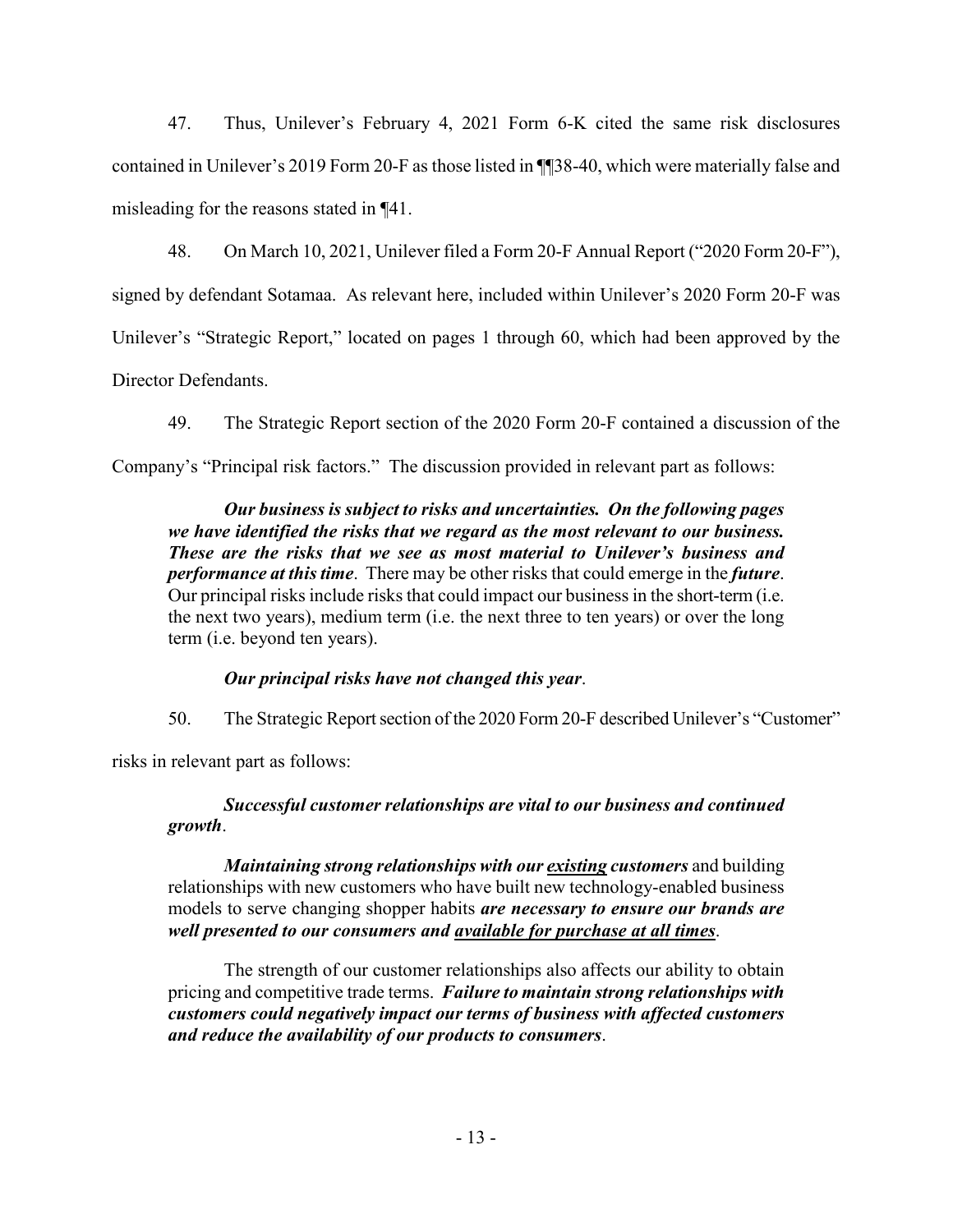51. The Strategic Report section of the 2020 Form 20-F described Unilever's "Ethical"

risks in relevant part as follows:

*Unilever's brands and reputation are valuable assets and the way in which we operate, contribute to society and engage with the world around us is always under scrutiny both internally and externally. Acting in an ethical manner, consistent with the expectations of customers, consumers and other stakeholders, is essential for the protection of the reputation of Unilever and its brands*.

A key element of our ethical approach to business is to reduce inequality and promote fairness. Our activities touch the lives of millions of people and it is our responsibility to protect their rights and help them live well. The safety of our employees and the people and communities we work with is critical. *Failure to meet these high standards could result in damage to Unilever's corporate reputation and business results*.

52. The Strategic Report section of the 2020 Annual Report described Unilever's "Legal"

risks in relevant part as follows:

# *Compliance with laws and regulations is an essential part of Unilever's business operations*.

*Unilever is subject to national and regional laws and regulations* in such diverse areas as product safety, product claims, trademarks, copyright, patents, *competition*, employee health and safety, data privacy, the environment, corporate governance, listing and disclosure, employment and taxes.

*Failure to comply with laws and regulations could expose Unilever to civil and/or criminal actions leading to damages, fines and criminal sanctions against us and/or our employees with possible consequences for our corporate reputation*. Changes to laws and regulations could have a material impact on the cost of doing business.

53. The Strategic Report section of the 2020 Form 20-F was materially false and

misleading when made because Unilever's discussion of its Principal Risk Factors and its Customer,

Ethical, and Legal risks omitted discussing: (a) that, in July 2020, the B&J Board passed a resolution

to end sales of its ice cream in "Occupied Palestinian Territory"; and (b) the risks attendant to the

B&J Board's decision. Specifically, the Company's description of its Customer risks in ¶50 was

materially false and misleading because Unilever acknowledged the importance of maintaining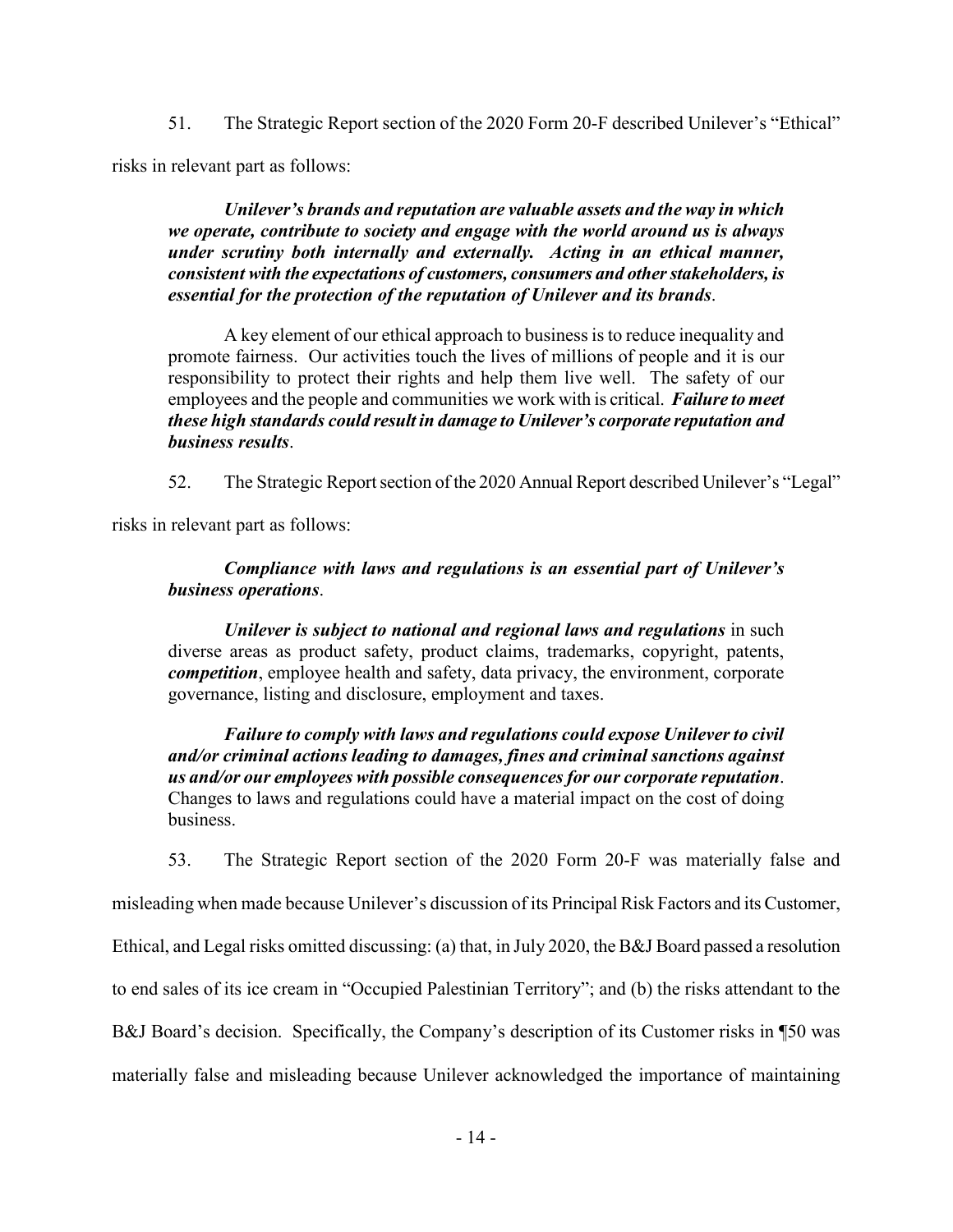successful customer relationships with existing customers but omitted discussing that the B&J Board had already decided to end sales to existing Israeli customers, which risked reduced sales and a customer backlash. Additionally, the Company's description of its Ethical risks in ¶51 was materially false and misleading because Unilever acknowledged that its brands and reputation are valuable assets that could be impacted by unethical conduct but omitted discussing Ben & Jerry's boycott decision, which risked damage to Unilever's brands, reputation, and business results. Lastly, the Company's description of its Legal risks in ¶52 was materially false and misleading because Unilever acknowledged that complying with all applicable laws and regulations was important but omitted discussing Ben & Jerry's boycott decision, which risked adverse governmental actions for violations of Anti-BDS Legislation.

54. Also on March 10, 2021, Unilever filed a Form 6-K, which included as an exhibit a Notice to London Stock Exchange dated that day concerning Unilever's "2020 Annual Financial Report Announcement" (the "March 10, 2021 Form 6-K"). The March 10, 2021 Form 6-K was signed by defendant Sotamaa.

55. The March 10, 2021 Form 6-K included a discussion of the Company's "Principal Risk Factors," which provided in relevant part as follows:

## *These are the risks that we see as most material to Unilever's business and performance at this time*. There may be other risks that could emerge in the future.

If the circumstances in these risks occur our cash flow, operating results, financial position, business and reputation could be materially adversely affected. In addition, risks and uncertainties could cause actual results to vary from those described, which may include forward-looking statements, or could impact on our ability to meet our targets or be detrimental to our profitability or reputation.

56. The March 10, 2021 Form 6-K described Unilever's "Customer" risks in relevant part as follows:

*Successful customer relationships are vital to our business and continued growth*.

- 15 -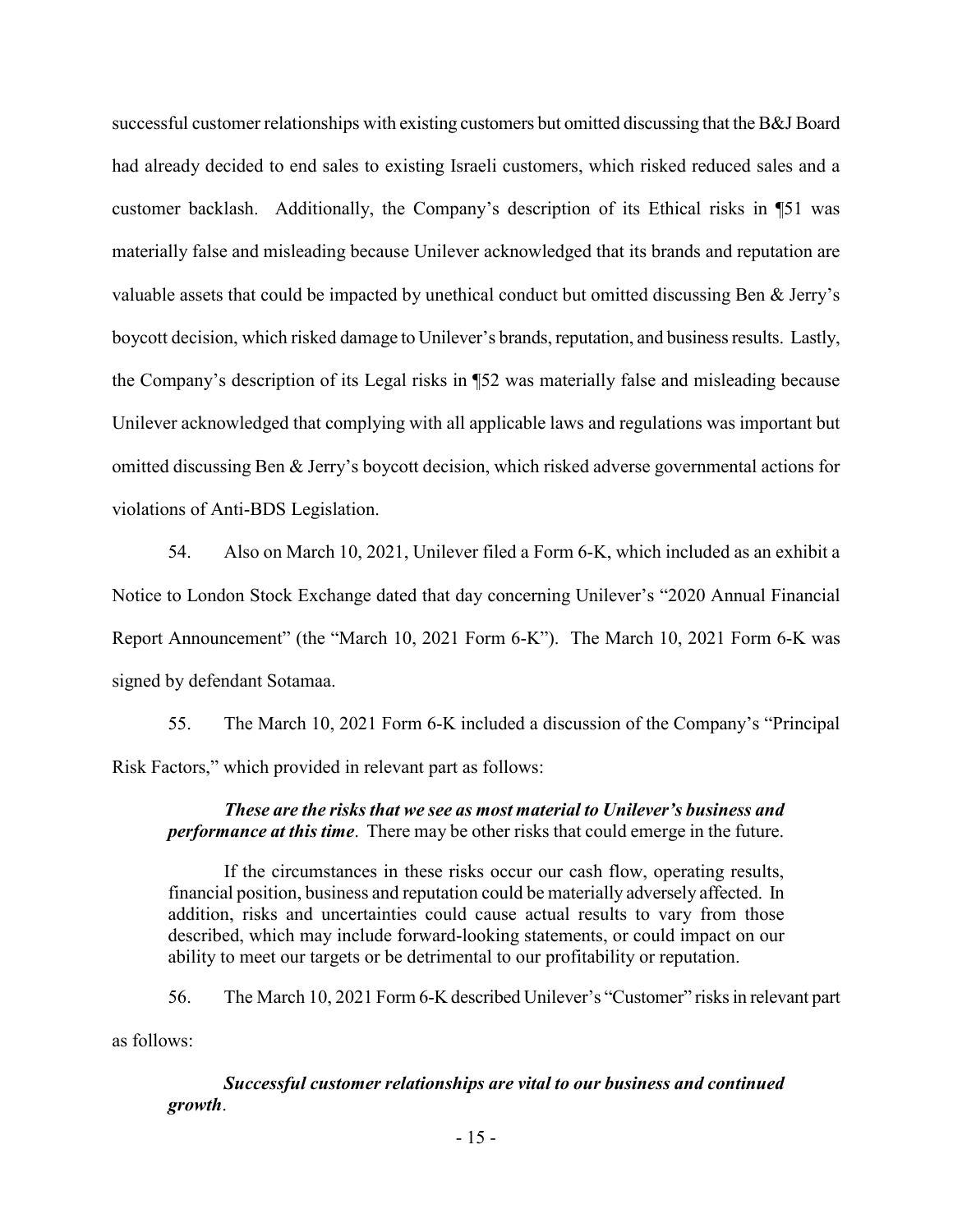*Maintaining strong relationships with our existing customers* and building *relationships* with new customers who have built new technology enabled business models to serve changing shopper habits are necessary to ensure our brands are well presented to our consumers and *available for purchase at all times*.

The strength of our customer relationships also affects our ability to obtain pricing and competitive trade terms. *Failure to maintain strong relationships with customers could negatively impact our terms of business with affected customers and reduce the availability of our products to consumers*.

The Covid-19 pandemic has driven a rapid increase in online shopping which means we need to accelerate development of eCommerce capabilities.

## *Risk change since last year: Increase*

57. The March 10, 2021 Form 6-K described Unilever's "Ethical" risks in relevant part as

follows:

## *Unilever's brands and reputation are valuable assets and the way in which we operate, contribute to society and engage with the world around us is always under scrutiny both internally and externally*.

## *Acting in an ethical manner, consistent with the expectations of customers, consumers and other stakeholders, is essential for the protection of the reputation of Unilever and its brands*.

A key element of our ethical approach to business is to reduce inequality and promote fairness. Our activities touch the lives of millions of people and it is our responsibility to protect their rights and help them live well. The safety of our employees and the people and communities we work with is critical. *Failure to meet these high standards could result in damage to Unilever's corporate reputation and business results*.

## *Risk change since last year: No change*.

58. The March 10, 2021 Form 6-K described Unilever's "Legal" risks in relevant part as

follows:

## *Compliance with laws and regulations is an essential part of Unilever's business operations*.

*Unilever is subject to national and regional laws and regulations* in such diverse areas as product safety, product claims, trademarks, copyright, patents, competition, employee health and safety, data privacy, the environment, corporate governance, listing and disclosure, employment and taxes.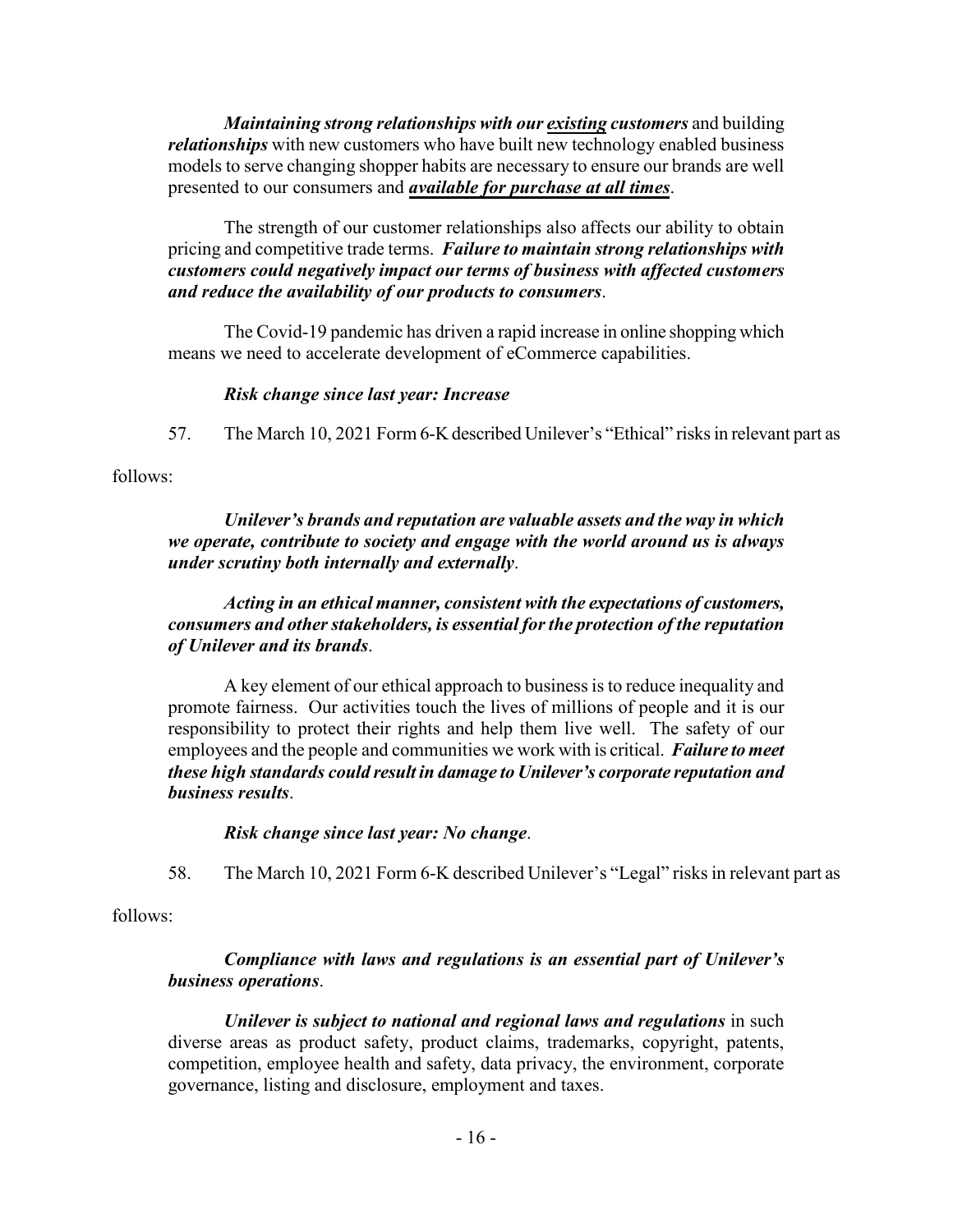*Failure to comply with laws and regulations could expose Unilever to civil and/or criminal actions leading to damages, fines and criminal sanctions against us and/or our employees with possible consequences for our corporate reputation*. Changes to laws and regulations could have a material impact on the cost of doing business.

#### *Risk change since last year: No change*

59. The March 10, 2021 Form 6-K was materially false and misleading when made because Unilever's discussion of its Principal Risk Factors and its Customer, Ethical, and Legal risks omitted discussing: (a) that, in July 2020, the B&J Board passed a resolution to end sales of its ice cream in "Occupied Palestinian Territory"; and (b) the risks attendant to the B&J Board's decision. Specifically, the Company's description of its Customer risks in ¶56 was materially false and misleading because Unilever acknowledged the importance of maintaining successful customer relationships with existing customers but omitted discussing that the B&J Board had already decided to end sales to existing Israeli customers, which risked reduced sales and a customer backlash. Additionally, the Company's description of its Ethical risks in ¶57 was materially false and misleading because Unilever acknowledged that its brands and reputation are valuable assets that could be impacted by unethical conduct but omitted discussing Ben & Jerry's boycott decision, which risked damage to Unilever's brands, reputation, and business results. Lastly, the Company's description of its Legal risks in ¶58 was materially false and misleading because Unilever acknowledged that complying with all applicable laws and regulations was important but omitted discussing Ben & Jerry's boycott decision, which risked adverse governmental actions for violations of Anti-BDS Legislation.

60. On April 29, 2021, Unilever filed a Form 6-K, which included as an exhibit a Notice to London Stock Exchange dated that day titled "1st Quarter 2021 Trading Statement" (the "April 29, 2021 Form 6-K"). The April 29, 2021 Form 6-K was signed by defendant Sotamaa and included quotes from defendant Jope.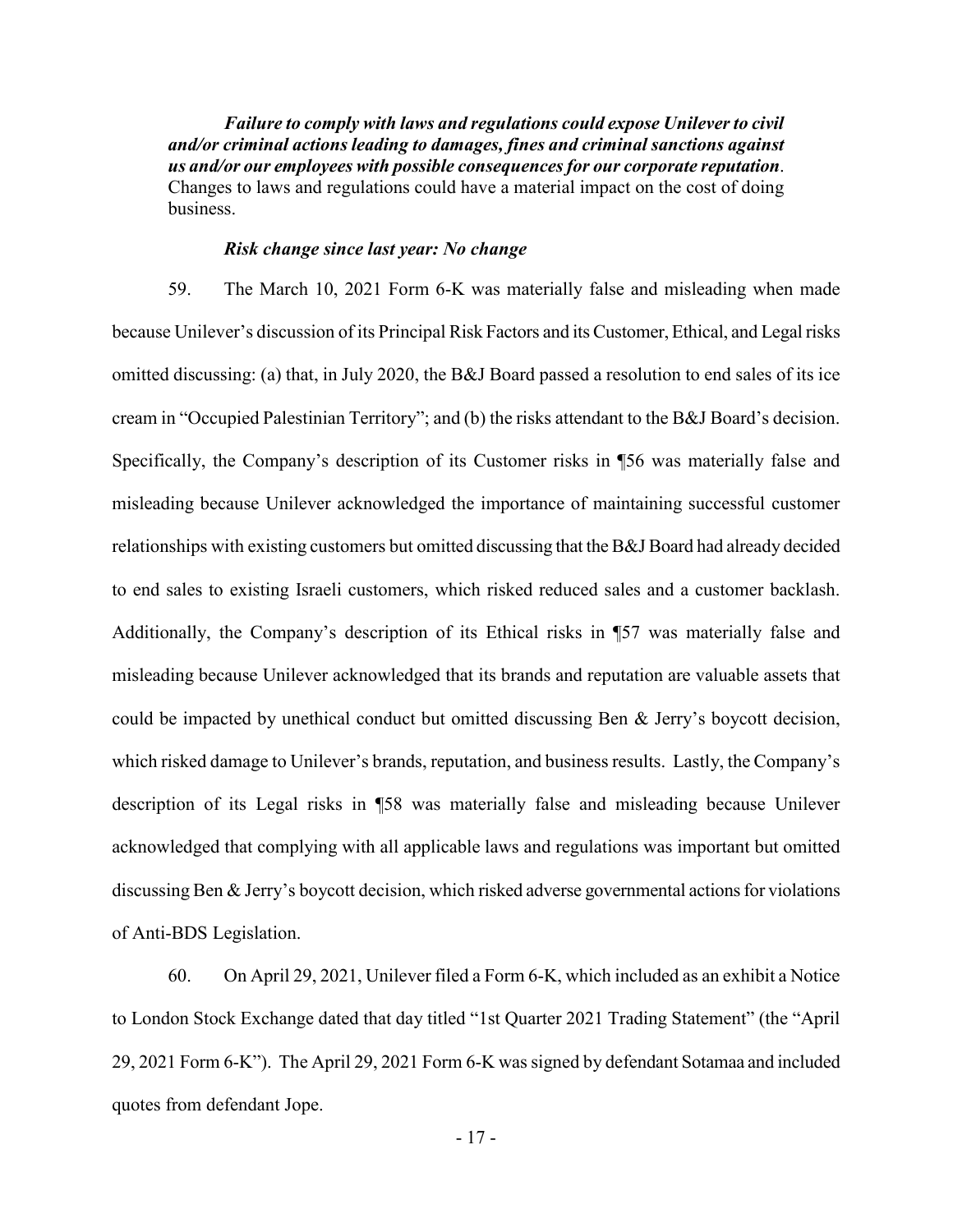61. The "Cautionary Statement" section of the April 29, 2021 Form 6-K stated in relevant

part as follows:

*Among other risks and uncertainties, the material or principal factors which could cause actual results to differ materially are: Unilever's global brands not meeting consumer preferences*; Unilever's ability to innovate and remain competitive; Unilever's investment choices in its portfolio management; the effect of climate change on Unilever's business; Unilever's ability to find sustainable solutions to its plastic packaging; significant changes or deterioration in customer relationships; the recruitment and retention of talented employees; disruptions in our supply chain and distribution; increases or volatility in the cost of raw materials and commodities; the production of safe and high quality products; secure and reliable IT infrastructure; execution of acquisitions, divestitures and business transformation projects; economic, social and political risks and natural disasters; financial risks; failure to meet high and ethical standards; and managing regulatory, tax and legal matters. A number of these risks have increased as a result of the current Covid-19 pandemic. . . .

*Further details of potential risks and uncertainties affecting the Group are described in the Group's filings with* the London Stock Exchange, Euronext Amsterdam and *the US Securities and Exchange Commission, including in the Annual Report on Form 20-F 2020* and the Unilever Annual Report and Accounts 2020 available on our corporate website.

62. Thus, Unilever's April 29, 2021 Form 6-K cited the same risk disclosures contained

in Unilever's 2020 Form 20-F as those listed in ¶¶49-52, which were materially false and misleading for the reasons stated in ¶53.

63. During the morning of July 19, 2021, Unilever and its hand-picked CEO McCarthy finally "operationalized" the B&J Board's resolution to boycott Israel. Ben & Jerry's announced on its website and through its Twitter account that, upon the expiration of the current licensing agreement by which its products had been distributed in Israel for decades, Ben & Jerry's would end sales of its ice cream in "Occupied Palestinian Territory" but Ben & Jerry's would purportedly continue to sell its products in Israel.

64. In response to this news, the price of Unilever ADRs closed down \$0.58 per ADR that day (approximately 1%).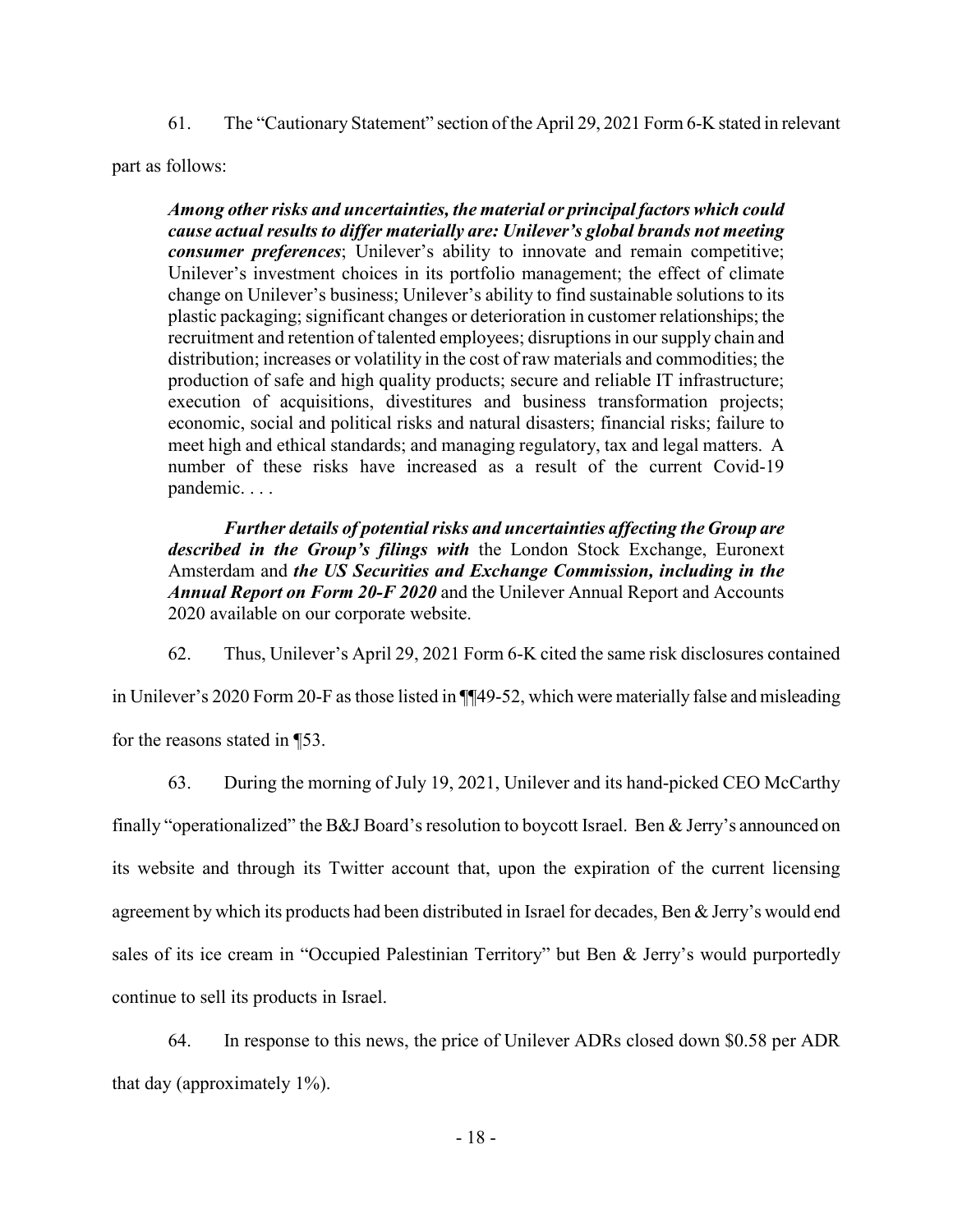65. After the move, Israeli Prime Minister Naftali Bennett characterized the action as a "blatantly anti-Israel step" and informed Unilever CEO Jope that Ben & Jerry's decision would have "serious repercussions, legal and otherwise."

66. The repercussions came swiftly. During the morning of July 22, 2021, CNBC reported that the states of Texas and Florida were examining Ben & Jerry's actions in connection with the states' Anti-BDS Legislation. In addition to condemnation of Ben & Jerry's boycott by Texas Governor Greg Abbott, CNBC reported that Texas State Comptroller Glenn Hegar ("Hegar"), who controls billions of dollars in assets for Texas' public pension funds, had already told his office to take action. In a statement to CNBC, Hegar said, "I've directed my staff to determine whether any specific action has been taken by Ben & Jerry's or Unilever would trigger a listing under Chapter 808 of the Texas Government Code," the Anti-BDS Legislation passed by Texas in 2017. Similarly, the state of Florida's CFO Jimmy Patronis, who controls Florida's public pension funds, told CNBC that his office was already discussing the issue. In a letter reportedly sent to Ben & Jerry's CEO, Patronis wrote: "It is my belief that Ben & Jerry's brazen refusal to do business in Israel will result in your placement on the Scrutinized Companies that Boycott Israel List." The letter also stated that Florida would then "be prohibited from investing in Ben & Jerry's or its parent company, Unilever." Being added to the list also meant that Unilever would not be able to enter or renew contracts with the state or any municipality in Florida.

67. In response to this news, the price of Unilever ADRs closed down \$3.19 per ADR that day, approximately 5.4%.

68. Ultimately, the states of New York, New Jersey, Florida, Texas, Illinois, Colorado, and Arizona announced decisions to divest their pension fund investments in Unilever due to violations of their Anti-BDS Legislation.

- 19 -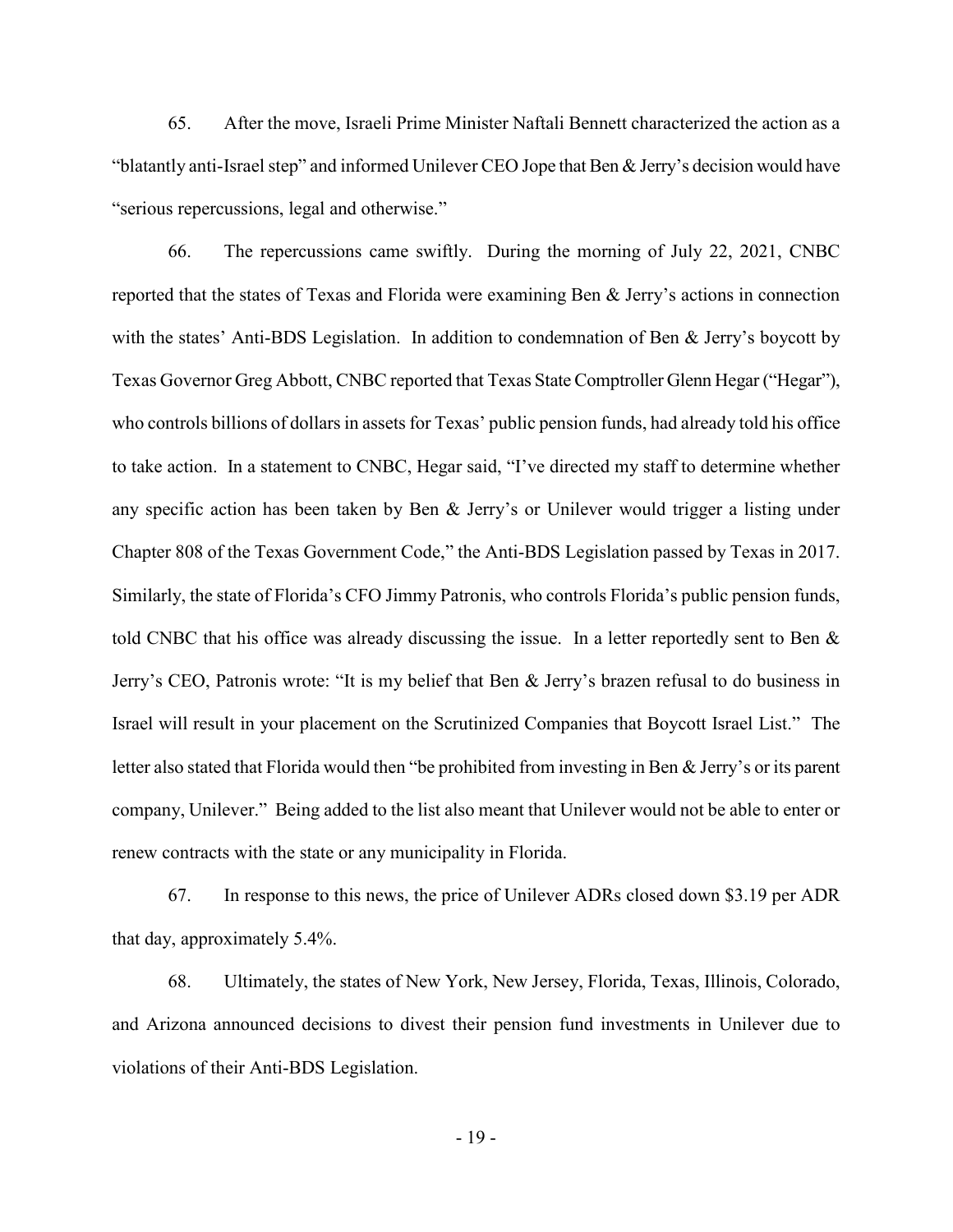69. As a result of defendants' wrongful acts and omissions, and the declines in the market value of Unilever ADRs, plaintiff and other Class members (defined below) have suffered significant losses and damages for which they seek redress through this action.

### **ADDITIONAL SCIENTER ALLEGATIONS**

70. Because Ben & Jerry's is a wholly owned subsidiary of Unilever, Unilever had the right to obtain meeting minutes and resolutions of the B&J Board at all times throughout the Class Period. In addition, Unilever was aware of and had access to B&J Board resolutions through Ben & Jerry's CEO and B&J Board member McCarthy, whom Unilever appointed in 2018.

71. Furthermore, the B&J Board's Chair (Mittal) stated that the board had been pushing to release a statement pledging to withdraw Ben & Jerry's products for months, but that senior Unilever executives became heavily involved due to the decision's political sensitivity.

72. Indeed, Unilever's efforts to conceal Ben & Jerry's boycott decision by delaying its announcement and then mischaracterizing the decision when it was announced, *see* ¶¶29-33, further demonstrate defendants' scienter because it confirms that defendants were aware of the negative consequences a truthful announcement would have.

73. Similarly, Unilever has yet to explain how Ben & Jerry's will continue to be sold in Israel "through a different arrangement" given that: (a) businesses in Israel are prevented from discriminating against Israeli citizens based on where they live; and (b) Unilever and Ben & Jerry's are required to sell Ben & Jerry's products in Israel and all its areas pursuant to the terms under which the Israeli Competition Authority originally approved Unilever's merger with Ben & Jerry's. Unilever's continued silence on this issue further corroborates that Unilever's statements were simply a ruse to conceal the risks created by Ben & Jerry's boycott decision.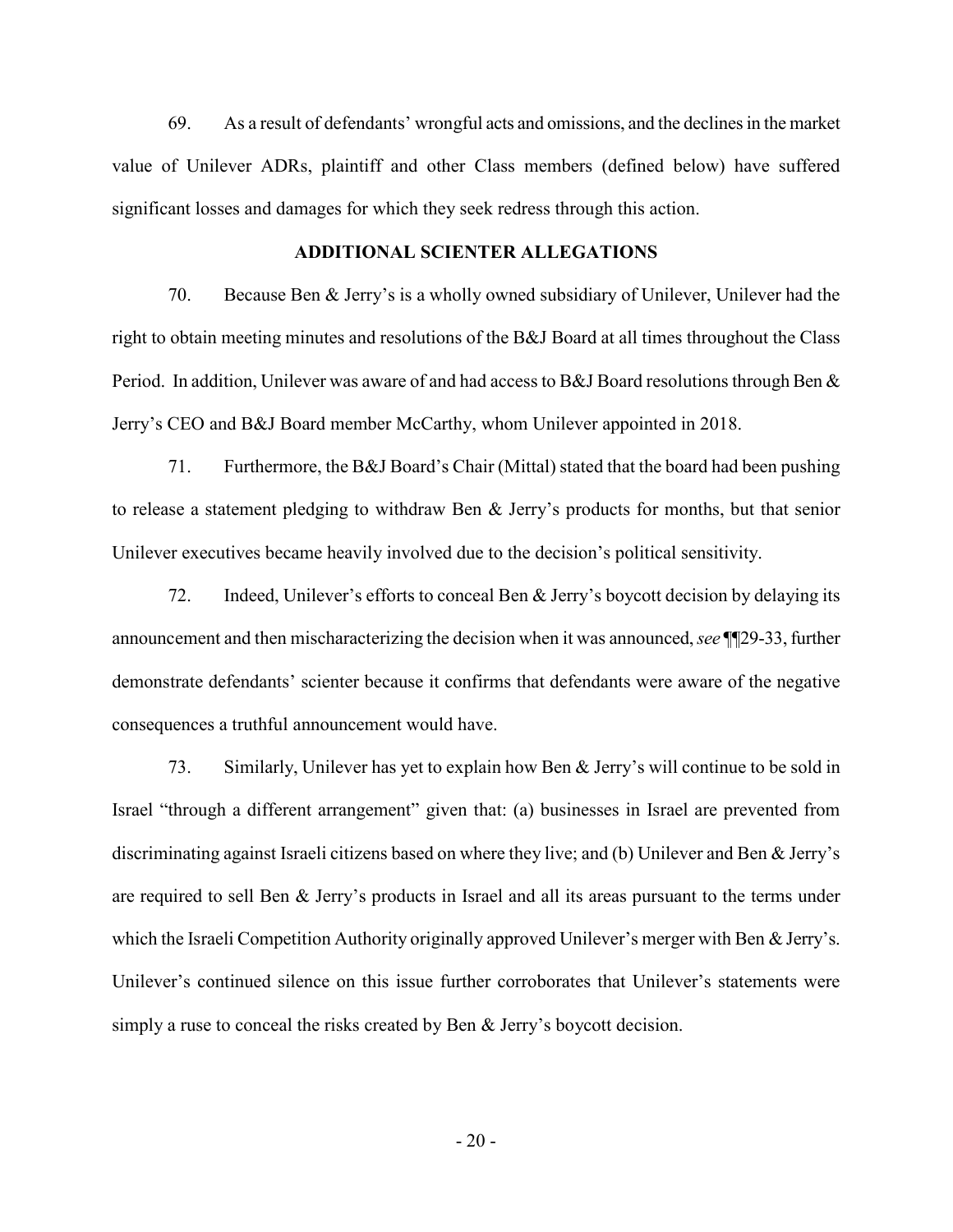### **NO SAFE HARBOR**

74. The "Safe Harbor" warnings accompanying Unilever's reportedly forward-looking statements ("FLS") issued during the Class Period were ineffective to shield those statements from liability. To the extent that projected revenues and earnings were included in the Company's financial reports prepared in accordance with generally accepted accounting principles ("GAAP"), including those filed with the SEC on Form 6-K, they are excluded from the protection of the statutory Safe Harbor. *See* 15 U.S.C. §78u-5(b)(2)(A).

75. Defendants are also liable for any false or misleading FLS pled because, at the time each FLS was made, the speaker knew the FLS was false or misleading, and the FLS was authorized and approved by an executive officer of Unilever who knew the FLS was false. None of the historic or present tense statements made by defendants was an assumption underlying or relating to any plan, projection, or statement of future economic performance, as they were not stated to be such assumptions underlying or relating to any projection or statement of future economic performance when made; nor were any of the projections or forecasts made by defendants expressly related to or stated to be dependent on those historic or present tense statements when made.

### **APPLICABILITY OF PRESUMPTION OF RELIANCE**

76. Plaintiff and the Class are entitled to a presumption of reliance under *Affiliated Ute Citizens v. United States*, 406 U.S. 128 (1972), because the claims asserted herein against defendants are predicated upon omissions of material fact for which there was a duty to disclose.

77. Plaintiff and the Class are also entitled to a presumption of reliance pursuant to *Basic Inc. v. Levinson*, 485 U.S. 224 (1988), and the fraud-on-the-market doctrine because the market for Unilever ADRs was an efficient market at all relevant times by virtue of the following factors, among others: (a) Unilever ADRs met the requirements for listing and were listed and actively traded on the NYSE, a highly efficient market; (b) Unilever regularly communicated with public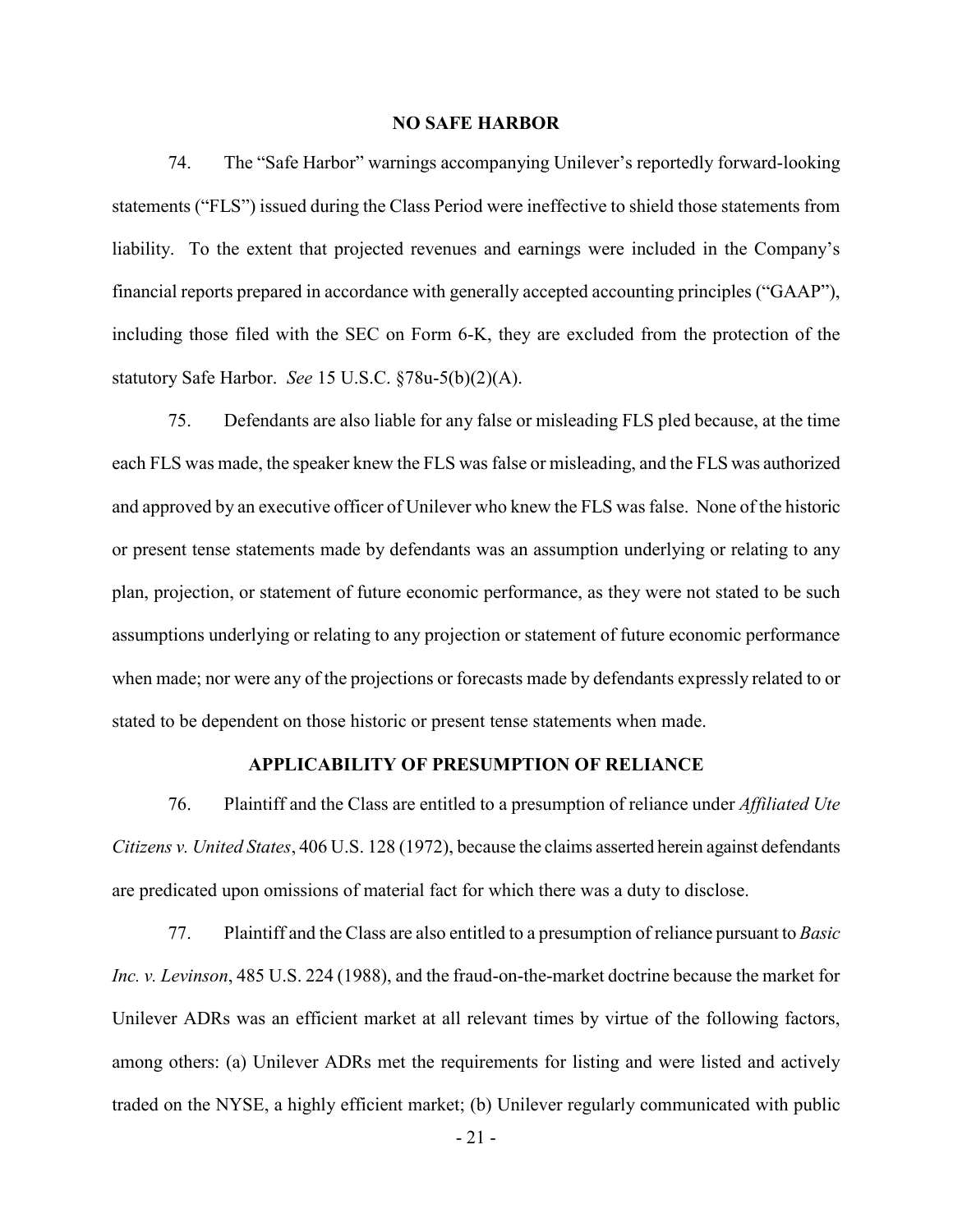investors via established market communication mechanisms, including the regular dissemination of press releases on the national circuits of major newswire services and other wide-ranging public disclosures, such as communications with the financial press and other similar reporting services; and (c) Unilever was followed by a number of securities analysts employed by major brokerage firms who wrote reports that were distributed to the sales force and certain customers of their respective brokerage firms. These reports were publicly available and entered the public marketplace.

78. As a result of the foregoing, the market for Unilever ADRs promptly incorporated current information regarding the Company from publicly available sources and reflected such information in the prices of the ADRs. Under these circumstances, all those who transacted in Unilever ADRs during the Class Period suffered similar injury through their transactions in Unilever ADRs at artificially inflated prices, and a presumption of reliance applies.

79. Without knowledge of the misrepresented or omitted material facts, plaintiff and other Class members purchased or acquired Unilever ADRs between the time defendants misrepresented and failed to disclose material facts and the time the facts were disclosed. Accordingly, plaintiff and other Class members relied, and are entitled to have relied, upon the integrity of the market prices for Unilever ADRs and are entitled to a presumption of reliance on defendants' materially false and misleading statements and omissions during the Class Period.

#### **LOSS CAUSATION/ECONOMIC LOSS**

80. During the Class Period, as detailed herein, defendants made false and misleading statements and engaged in a scheme to deceive the market and a course of conduct that artificially inflated the price of Unilever ADRs by misrepresenting the value of the Company's business and prospects by concealing the resolution by the B&J Board as well as the risks attendant thereto. As defendants' misrepresentations and fraudulent conduct became apparent to the market, the price of

- 22 -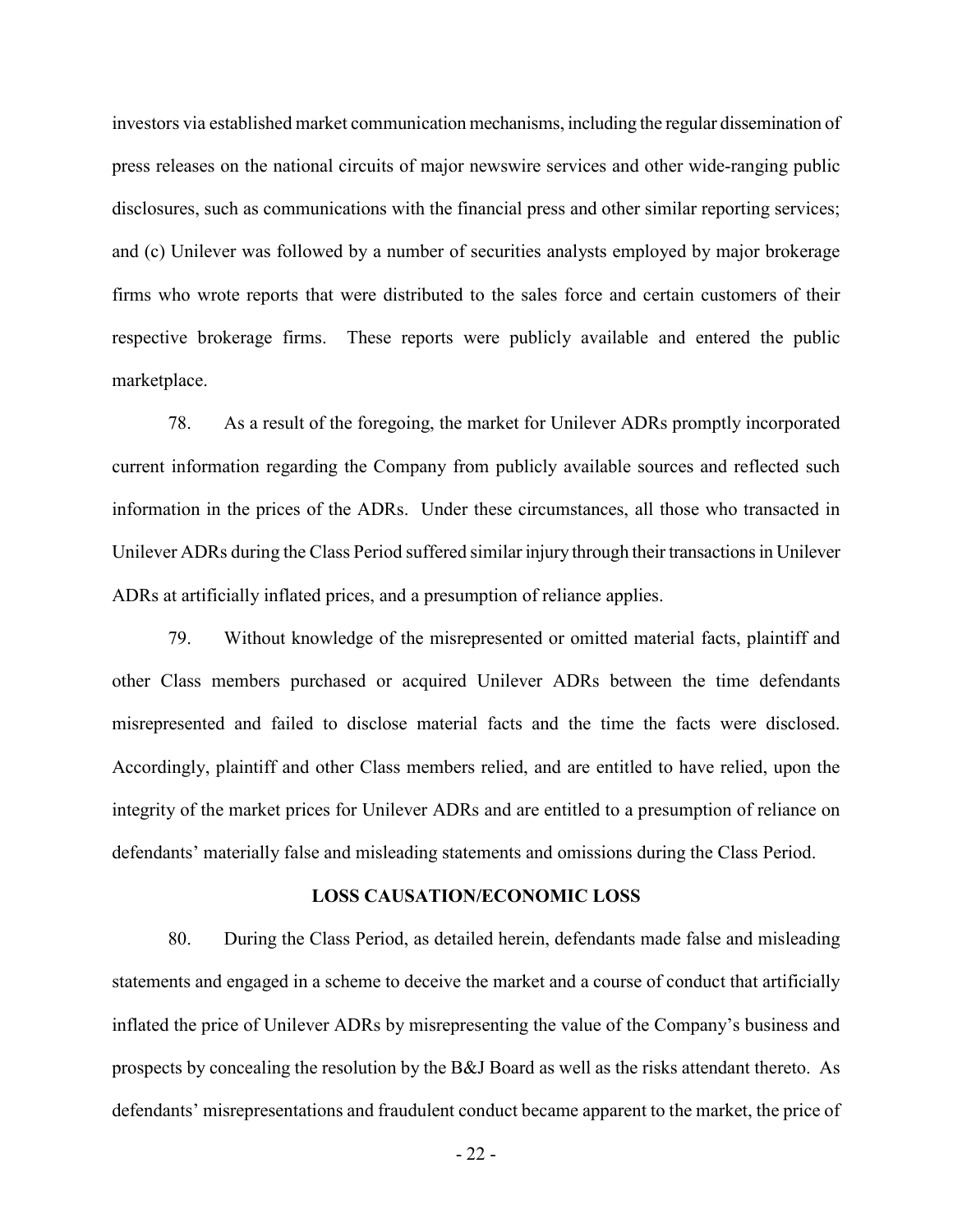the Company's ADRs fell precipitously as the prior artificial inflation came out of the ADRs' price. As a result of their purchases of Unilever ADRs during the Class Period, plaintiff and other members of the Class suffered economic loss, *i.e.*, damages, under the federal securities laws.

81. The market for Unilever ADRs was open, well developed, and efficient at all relevant times. Throughout the Class Period, Unilever ADRs traded at artificially inflated prices as a direct result of defendants' materially misleading statements and omissions of material fact, which were widely disseminated to the securities market, investment analysts, and the investing public. Plaintiff and other members of the Class (defined below) purchased or otherwise acquired Unilever ADRs, relying upon the integrity of the market price for Unilever ADRs and market information relating to Unilever, and they have been damaged thereby.

#### **CLASS ACTION ALLEGATIONS**

82. Plaintiff brings this action as a class action pursuant to Rule  $23(a)$  and (b)(3) of the Federal Rules of Civil Procedure on behalf of a Class consisting of all purchasers of Unilever ADRs during the Class Period. Excluded from the Class are defendants and members of their immediate families; the officers and directors of the Company at all relevant times and members of their immediate families; the legal representatives, heirs, successors, or assigns of any of the foregoing; and any entity in which defendants have or had a controlling interest.

83. The members of the Class are so numerous that joinder of all members is impracticable. Throughout the Class Period, Unilever ADRs were actively traded on the NYSE. While the exact number of Class members is unknown to plaintiff at this time and can only be ascertained through appropriate discovery, plaintiff believes there are thousands of members in the proposed Class. Record owners and other members of the Class may be identified from records maintained by Unilever or its transfer agent and may be notified of the pendency of this action by mail, using the form of notice similar to that customarily used in securities class actions.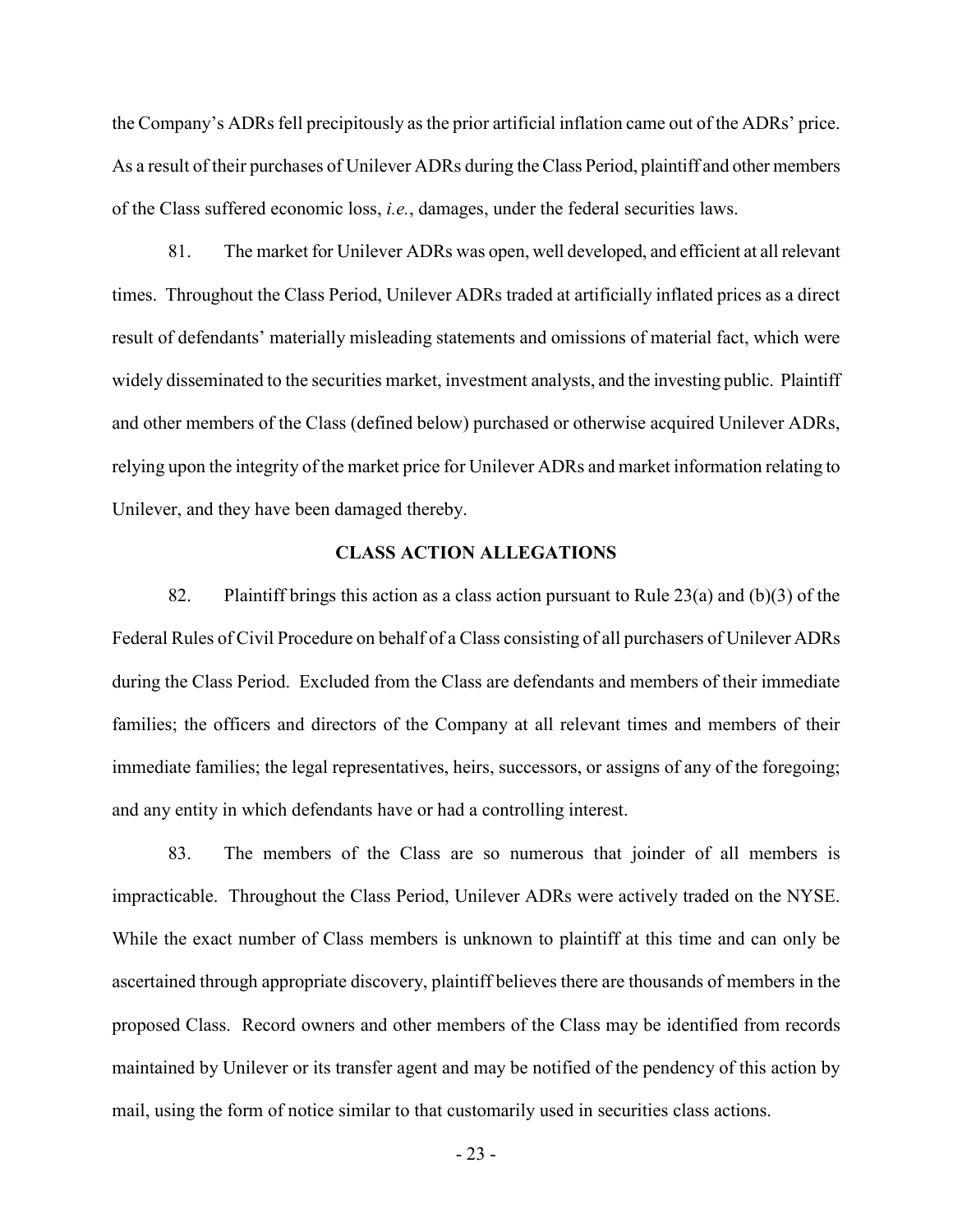84. Plaintiff's claims are typical of the claims of the members of the Class as all members of the Class are similarly affected by defendants' wrongful conduct in violation of federal law that is complained of herein.

85. Plaintiff will fairly and adequately protect the interests of the members of the Class and has retained counsel competent and experienced in class and securities litigation.

86. Common questions of law and fact exist as to all members of the Class and predominate over any questions solely affecting individual members of the Class. Among the questions of law and fact common to the Class are: (a) whether the Exchange Act was violated by defendants as alleged herein; (b) whether statements made by defendants misrepresented material facts about the business, operations, and management of Unilever; and (c) to what extent the members of the Class have sustained damages and the proper measure of damages.

87. A class action is superior to all other available methods for the fair and efficient adjudication of this controversy since joinder of all members is impracticable. Furthermore, as the damages suffered by individual Class members may be relatively small, the expense and burden of individual litigation make it impossible for members of the Class to individually redress the wrongs done to them. There will be no difficulty in the management of this action as a class action.

#### **COUNT I**

### **For Violation of §10(b) of the Exchange Act and Rule 10b-5 Against All Defendants**

88. Plaintiff incorporates all of the preceding paragraphs by reference.

89. During the Class Period, defendants disseminated or approved the false statements specified above, which they knew were or deliberately disregarded as misleading in that they contained misrepresentations and failed to disclose material facts necessary in order to make the statements made, in light of the circumstances under which they were made, not misleading.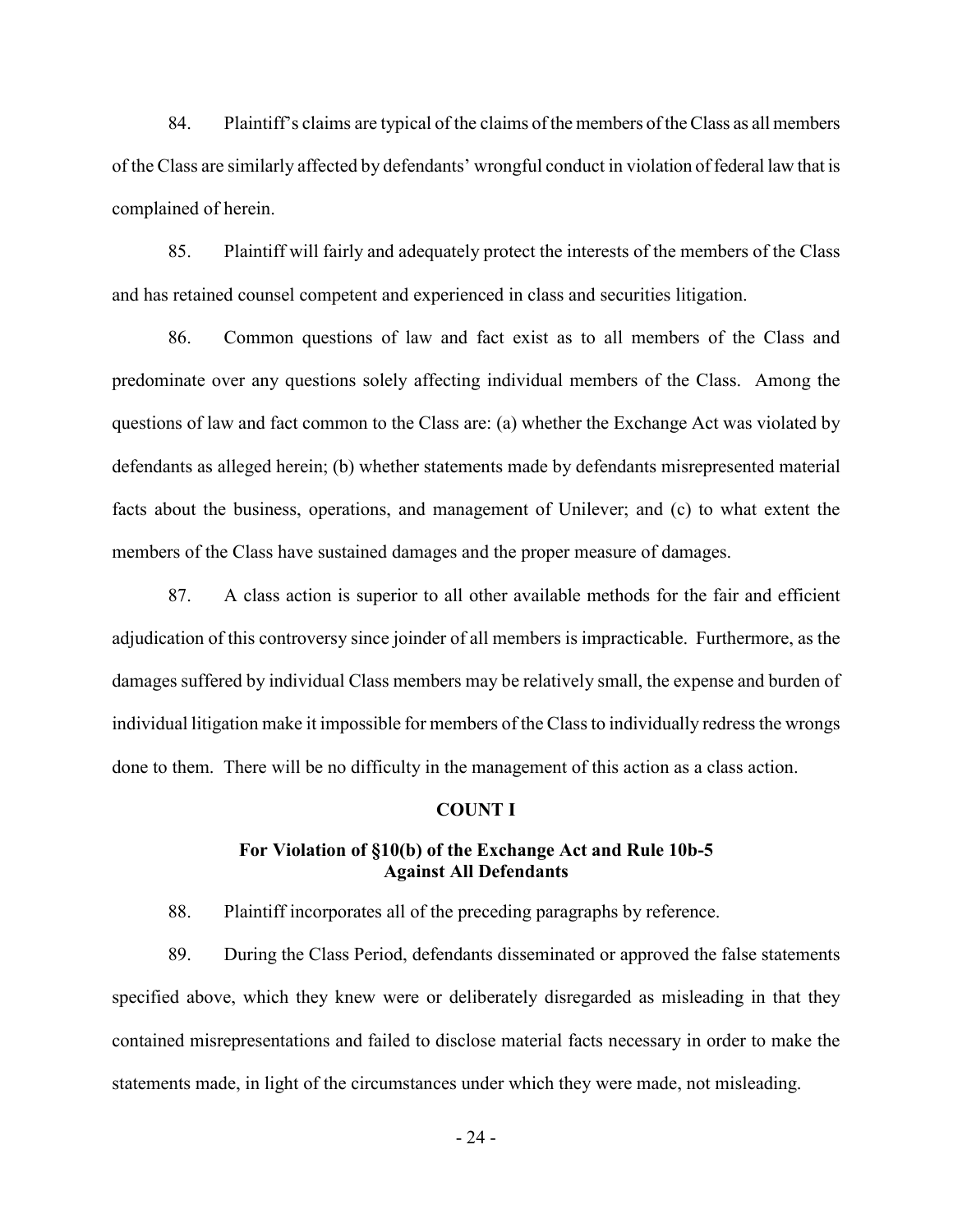90. Defendants violated §10(b) of the Exchange Act and Rule 10b-5 in that they: (a) employed devices, schemes, and artifices to defraud; (b) made untrue statements of material facts or omitted to state material facts necessary in order to make the statements made, in light of the circumstances under which they were made, not misleading; or (c) engaged in acts, practices, and a course of business that operated as a fraud or deceit upon plaintiff and others similarly situated in connection with their purchases of Unilever ADRs during the Class Period.

91. Plaintiff and the Class have suffered damages in that, in reliance on the integrity of the market, they paid artificially inflated prices for Unilever ADRs. Plaintiff and the Class would not have purchased Unilever ADRs at the prices they paid, or at all, if they had been aware that the market prices had been artificially and falsely inflated by defendants' misleading statements.

### **COUNT II**

## **For Violation of §20(a) of the Exchange Act Against All Defendants**

92. Plaintiff incorporates all of the preceding paragraphs by reference.

93. The Individual Defendants acted as controlling persons of Unilever within the meaning of §20(a) of the Exchange Act. By reason of their positions with the Company, the Individual Defendants had the power and authority to cause Unilever to engage in the wrongful conduct complained of herein. Unilever controlled the Individual Defendants and all of its employees. By reason of such conduct, defendants are liable pursuant to  $\S20(a)$  of the Exchange Act.